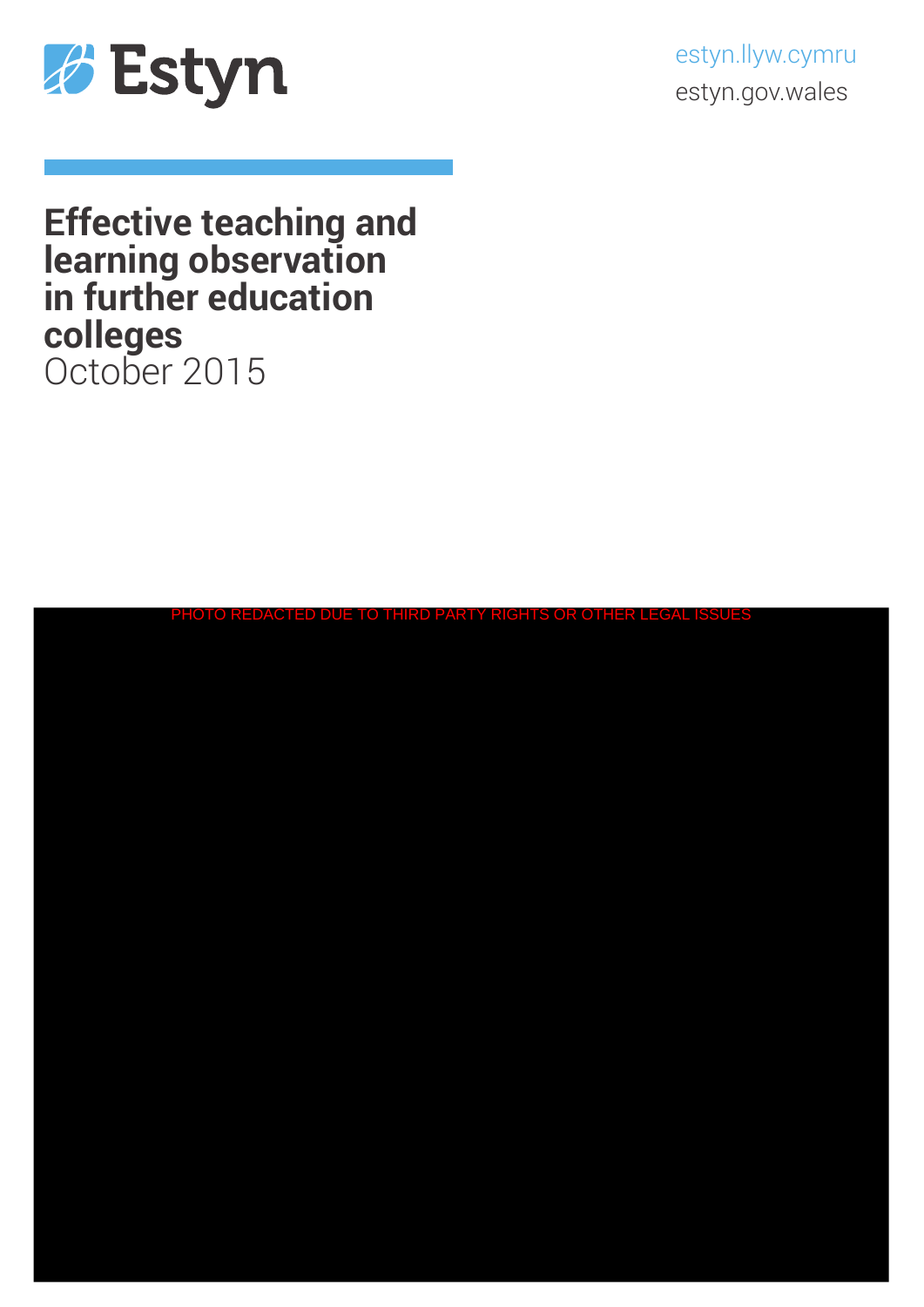#### **The purpose of Estyn is to inspect quality and standards in education and training in Wales. Estyn is responsible for inspecting:**

- $\lambda$  nursery schools and settings that are maintained by, or receive funding from, local authorities
- $\overline{\phantom{a}}$  primary schools
- secondary schools
- $\triangle$  special schools
- $\lambda$  pupil referral units
- $\overline{\phantom{a}}$  independent schools
- $\triangle$  further education
- $\lambda$  independent specialist colleges
- $\triangle$  adult community learning
- $\lambda$  local authority education services for children and young people
- $\triangle$  teacher education and training
- $\triangle$  Welsh for adults
- work-based learning
- $\triangle$  learning in the justice sector

Estyn also:

- A provides advice on quality and standards in education and training in Wales to the National Assembly for Wales and others; and
- A makes public good practice based on inspection evidence.

Every possible care has been taken to ensure that the information in this document is accurate at the time of going to press. Any enquiries or comments regarding this document/publication should be addressed to:

Publication Section Estyn Anchor Court Keen Road **Cardiff** CF24 5JW or by email to [publications@estyn.gov.wales](mailto:publications@estyn.gov.wales)

This and other Estyn publications are available on our website: [www.estyn.gov.wales](http://www.estyn.gov.wales/)

**© Crown Copyright 2015: This report may be re-used free of charge in any format or medium provided that it is re-used accurately and not used in a misleading context. The material must be acknowledged as Crown copyright and the title of the document/publication specified.**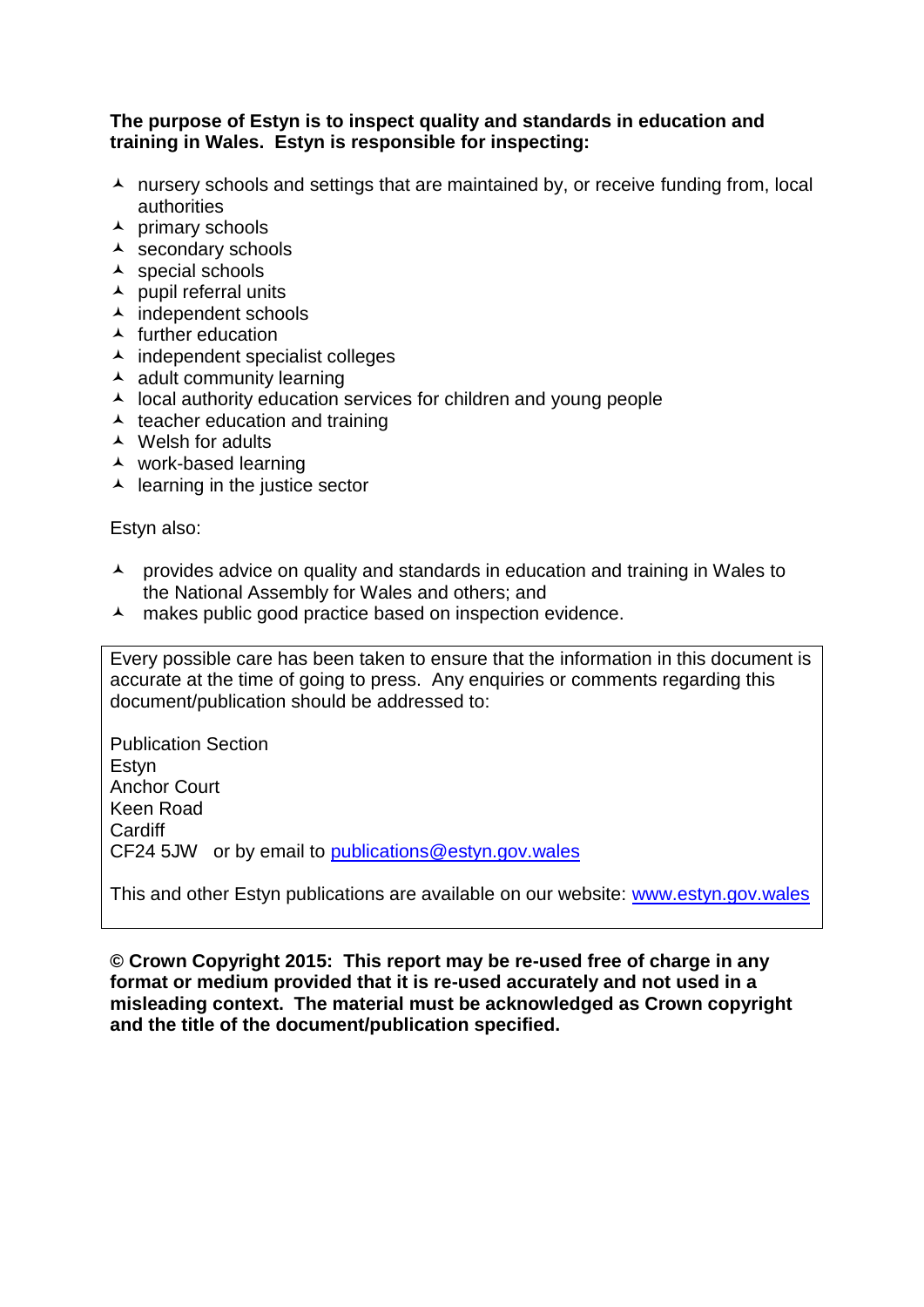| <b>Contents</b>                                                                              | Page     |  |  |
|----------------------------------------------------------------------------------------------|----------|--|--|
|                                                                                              |          |  |  |
| <b>Introduction</b>                                                                          | 1        |  |  |
| <b>Background</b>                                                                            |          |  |  |
| <b>Main findings</b>                                                                         |          |  |  |
| <b>Recommendations</b>                                                                       | 5        |  |  |
| 1 Establishing a shared culture of improvement, self-evaluation and<br>professional learning | 6        |  |  |
| Culture and policy                                                                           | 6        |  |  |
| Professional networks within and between colleges                                            | 7        |  |  |
| Leadership and management structures                                                         | 8        |  |  |
| 2 Practical arrangements for teaching and learning observations                              | 8        |  |  |
| The purposes of teaching and learning observations                                           | 8        |  |  |
| How often do observations occur and how are they planned?                                    | 9        |  |  |
| The use of ungraded peer observations<br>The role of mentor                                  | 11<br>12 |  |  |
| Sharing the practice of excellent teachers                                                   | 13       |  |  |
| 3 Who observes lessons and why?                                                              | 14       |  |  |
| 4 How do colleges develop the observational skills of staff?                                 | 16       |  |  |
| Impact of observations on staff                                                              |          |  |  |
| 5 How do colleges record teaching and learning observations<br>effectively?                  | 18       |  |  |
| 6 How do colleges ensure consistency and fairness in teaching and<br>learning observations?  | 20       |  |  |
| 7 Impact on mergers on college observation practice                                          | 21       |  |  |
| Appendix 1: Evidence base                                                                    | 22       |  |  |
| Appendix 2: Different types of teaching and learning observation used<br>in colleges         | 23       |  |  |
| Appendix 3: Summary information about the colleges                                           | 26       |  |  |
| The remit author and survey team                                                             |          |  |  |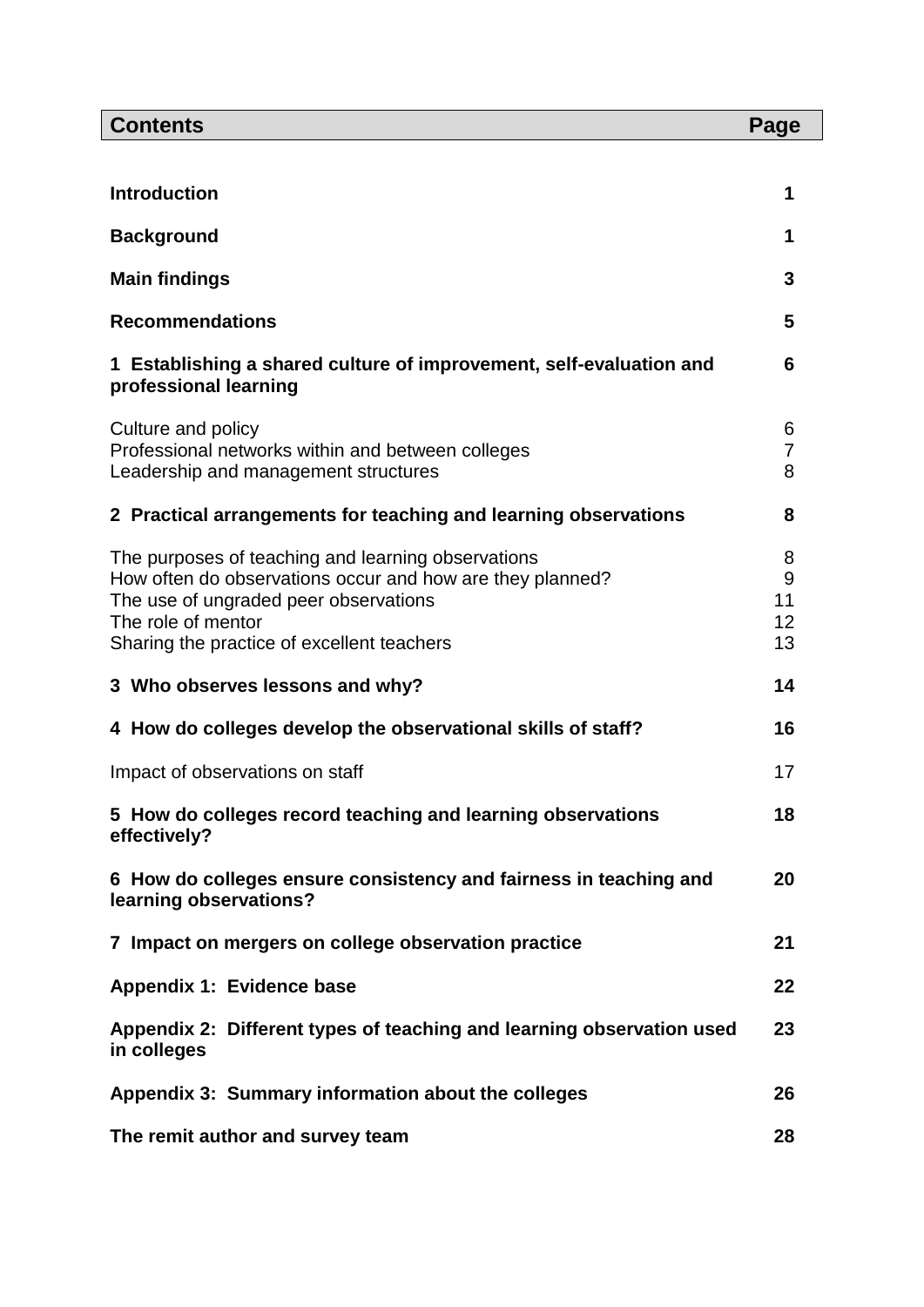#### **Introduction**

This report is published in response to a request for advice about effective 'teaching and learning observation' from the Welsh Government in the Minister's annual remit letter to Estyn 2013-2014. It is the second of two reports. The first report was published in October 2014 and focuses on effective classroom observations in schools, (Estyn, 2014a). This report focuses on effective teaching and learning observations in further education (FE) colleges. The use of the term 'teaching and learning observations' reflects the wide range of settings and contexts in which learning takes place in further education, for example classrooms, workshops, kitchens and salons.

The report is intended primarily for the Welsh Government and managers and staff in FE colleges. It may also be of interest to learners, parents and staff in other sectors and agencies who work with colleges to improve the quality of teaching and learning. This report draws on the evidence noted in Appendix 1.

#### **Background**

Colleges undertake teaching and learning observations for a wide range of reasons, which include:

- sharing effective practice among staff
- developing particular approaches, skills and innovative ways of teaching
- evaluating the impact of innovative approaches to teaching and learning
- identifying priorities for staff development
- sharing effective practice with other colleges
- developing teachers' skills through internal and external professional learning communities
- mentoring and coaching serving teachers, support staff and trainee teachers
- observing newly-qualified and newly employed teachers
- establishing the quality of candidates' teaching when applying for a post at a college
- evaluating the quality of learning across the range of learning environments
- evaluating the quality of one-to-one reviews in vocational and work-based learning (WBL) environments
- tracking individual learners to observe their learning experiences and progress
- monitoring cross-cutting themes
- carrying out internal inspections for purposes of self-assessment and evaluation
- informing the performance management of staff

Over recent years, there has been considerable debate about the extent to which teaching and learning observation in colleges contributes to raising learners' standards of achievement, improving the quality of teaching and about how often teachers should be observed.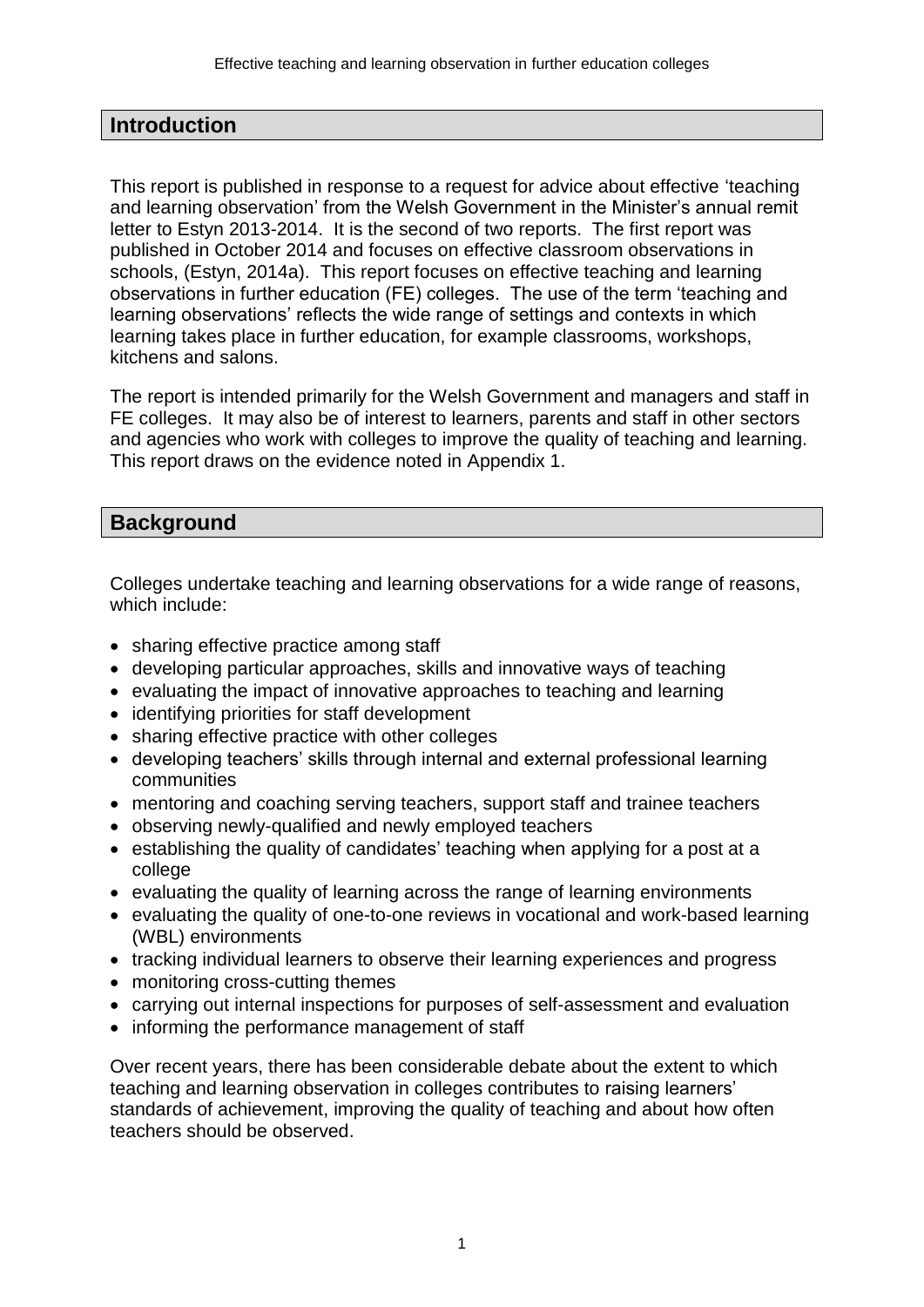In the Annual Report for 2012-2013, Her Majesty's Chief Inspector for Education and Training in Wales points out that 'The quality of teaching has a direct impact on the standards [learners] achieve. It is the single most important factor in helping [learners] to achieve their potential' (Estyn, 2014b, p.26)*.*

In Estyn's inspections of nine FE colleges<sup>1</sup> between 2010 and 2013, teaching was good in six, and adequate in three. In the same inspections, the standards that learners achieved were excellent in one college, good in five and adequate in three.

Large institutions such as FE colleges face a particular challenge over how to ensure that teaching across the college is consistently good. As colleges have merged into larger organisations that often cover wide geographical areas, the challenge has increased.

All the colleges that provided information for this report singled out the Welsh Government's recent Quality Improvement Fund (QIF) project, co-ordinated by CollegesWales, as a significant stimulus to their thinking about teaching and learning. The project involved colleges developing a range of 'supported experiments' where teachers used innovative teaching methods with the support of mentors and consultants. Colleges reported that this project has helped them to:

develop their approaches to lesson observations

 $\overline{a}$ 

- promote collaboration between colleges about lesson observations
- develop a positive culture of teaching and learning

The main focus of this report is to identify how colleges use teaching and learning observation effectively to improve learners' standards of achievement. This report identifies how effective teaching and learning observation can help teachers, training advisers, WBL assessors and learning support staff to improve teaching and learning, as well as helping leaders to support initiatives that will enhance the professional development of all staff.

<sup>1</sup> There were 11 FE inspections in total from 2010-2013. Two of these were inspections of University of Wales, Newport which delivers Access provision. These have been excluded from this analysis.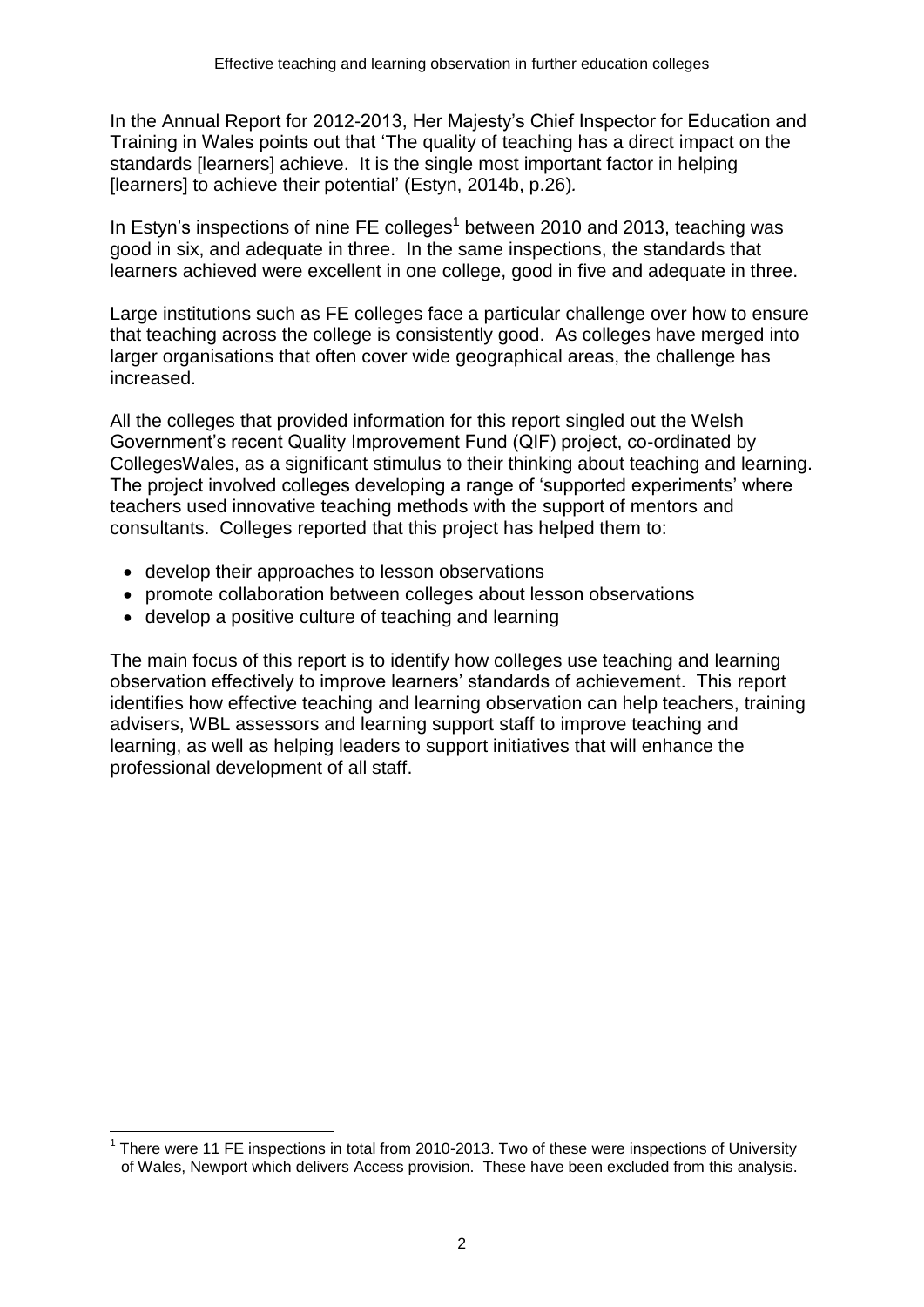## **Main findings**

- 1 Teaching and learning observation works best in colleges that have a clear strategic vision of how to achieve high-quality teaching and learning, a strong culture of improvement, self-evaluation and continuous professional development, and work as a team. In these colleges, lesson observation is principally a method for helping teachers to improve their own practice rather than being used as a tool for internal inspection or college self-assessment.
- 2 While all colleges involved in this survey have a teaching and learning policy document in place, only a minority have a policy that sets out explicitly the purposes, procedures and expectations for teaching and learning observations. This means that, in a few cases, staff being observed and observers alike are unclear about what is expected of them as part of the observation process.
- 3 Many colleges have worked hard to develop a culture of innovation in teaching and learning. In particular they have made good use of the Quality Improvement Fund (QIF) project<sup>2</sup>. This project, co-ordinated by CollegesWales, involved colleges developing a range of 'supported experiments' where teachers practise innovative teaching methods with the support of mentors and consultants.
- 4 Across the sector, managers meet regularly to network and share fresh ideas and practice. However, too few teaching staff participate in professional learning communities within or outside their colleges. As a result, they do not use peer observations enough to share good practice with colleagues or to identify and reflect on the strengths and weaknesses in their own teaching. Only a few colleges plan time for peer observations in their staff development programmes.
- 5 Learners take part in formal lesson observations in only a very few colleges. However, colleges account of learners' views through other mechanisms, including:
	- speaking with learners at the end of teaching and learning observations
	- 'learning walks' around the college where learners are asked about their experiences
	- questioning learner representatives, forums and focus groups
	- evaluation forms and surveys carried out at course level
	- college surveys carried out to gain information about learners' experiences
	- the Welsh Government Learner Voice survey

 $\overline{a}$ 

6 All the colleges visited as part of this survey use observation as part of a planned process of mentoring and coaching. In most cases, colleges use mentors well to support teachers to develop their skills. Staff reported that they found mentoring to be helpful and developmental.

<sup>2</sup> For more information about the QIF and its outcomes see [http://dysgu.llyw.cymru/resources/browse](http://dysgu.llyw.cymru/resources/browse-all/quality-improvement-fund-teaching-and-learning)[all/quality-improvement-fund-teaching-and-learning](http://dysgu.llyw.cymru/resources/browse-all/quality-improvement-fund-teaching-and-learning)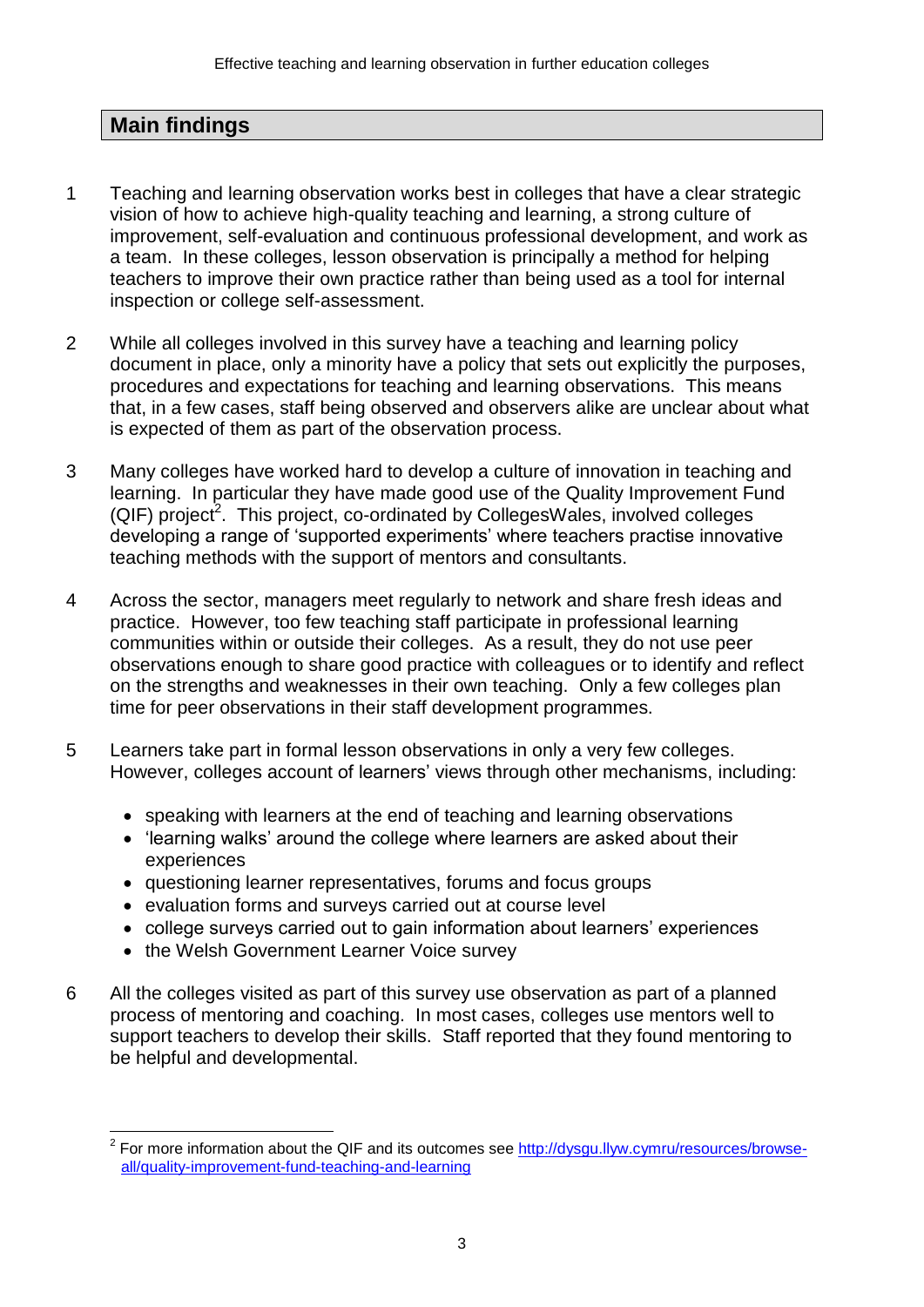- 7 Only a few colleges observe learning support assistants formally. By not doing so, colleges miss an important opportunity to develop the skills of learning support assistants and share good practice. It also means that colleges are unable to assess the impact of learning support assistants on learners' progress.
- 8 On the whole, FE teachers feel that the process of observation combined with support and mentoring has been beneficial. They report that these processes have helped them to improve their teaching skills, their professional competence, and their confidence, and that these changes have a positive impact on learners' outcomes.
- 9 However, in a minority of colleges there can be too much focus in formal lesson observations on a grade, either by the observer or the teacher being observed. This over-focus can cause observations to be stressful and less effective at improving teaching. In contrast, clear feedback and dialogue over the good features and areas to develop help the teacher to move their practice forward.
- 10 All the colleges in the survey moderate graded observation forms to help ensure consistency and reliability. In the most effective cases, a panel of moderators, including representatives external to the college, check the forms to ensure that they are properly completed and that the observer's evaluative commentary matches any grade given. As a result, forms are more evaluative and identify strengths and areas for improvement more clearly, and the grades awarded are more reliable.
- 11 Recently merged colleges in Wales have focused, in the immediate post-merger period, on evaluating the strengths and weaknesses in their provision. This has contributed to a few staff feeling 'over observed'. These colleges are now moving towards observation programmes that focus constructively on developing their staff's teaching skills.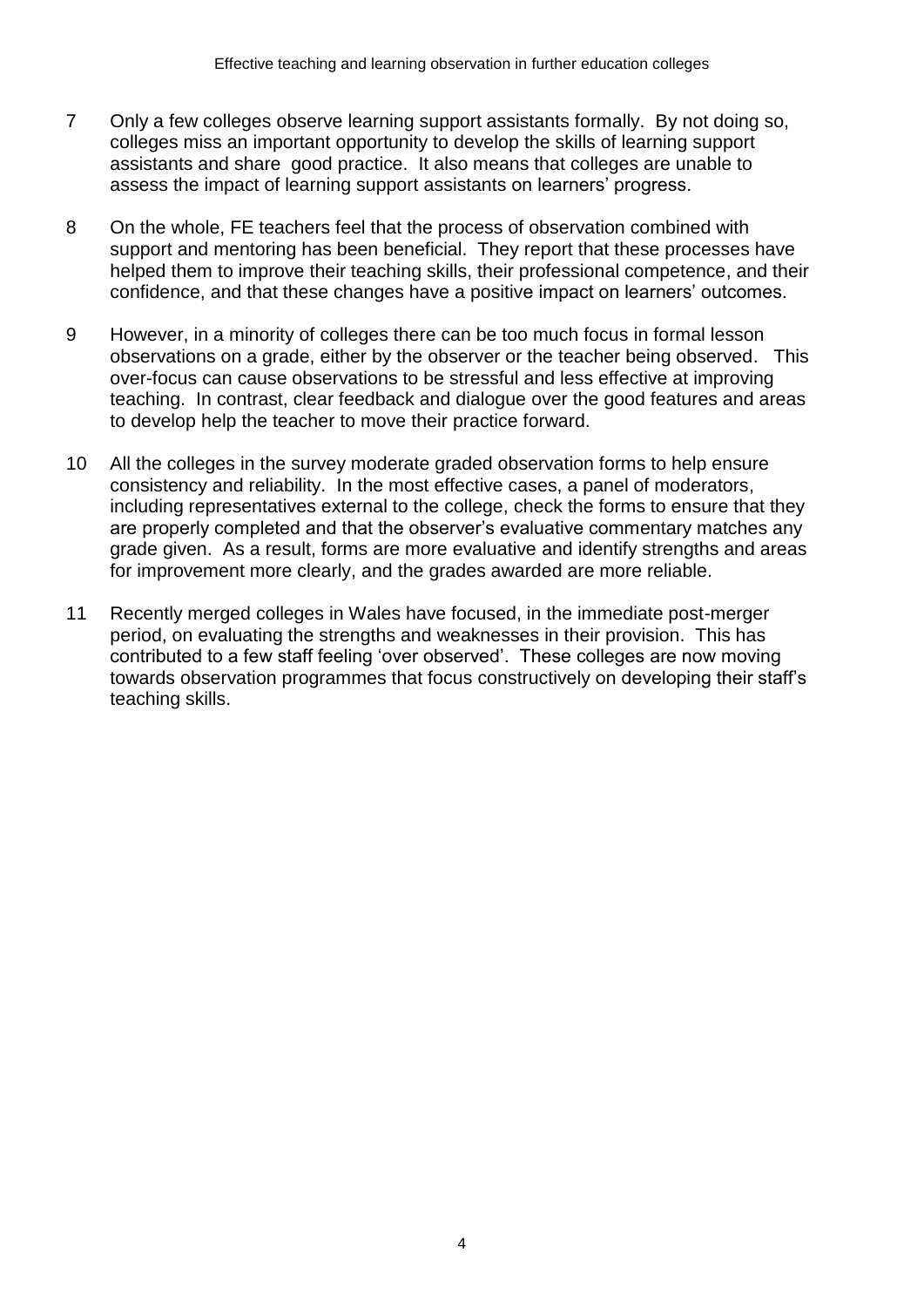#### **Recommendations**

#### **The Welsh Government should:**

R1 promote opportunities, such as the QIF project, to support colleges as they develop their approaches to observing teaching and learning and encourage them to share innovative and effective practice

#### **CollegesWales should:**

R2 work with colleges and the Welsh Government to promote professional learning communities that focus on the development of teaching and learning

#### **Colleges should:**

- R3 establish a culture of improvement, self-evaluation and professional learning so that all staff understand their roles and responsibilities
- R4 establish self-evaluation practices that take account of a wide range of evidence, including classroom observation that focuses on learners' standards of achievement and on the quality of teaching and learning
- R5 develop clear, explicit teaching and learning observation policies and practices that all staff understand and apply, and ensure that all staff who have responsibility for learning, including learning support assistants, benefit from regular observations
- R6 arrange opportunities for the professional development of staff, based on evidence that includes teaching and learning observation, that are matched to college and individual staff members' priorities
- R7 consider the benefits of accrediting observers with an internal 'licence to observe' or an external accreditation framework in order to improve the quality and consistency of observer training
- R8 work in collaboration with other colleges to improve cross-college consistency of graded observation and to share good practice
- R9 develop the use of ungraded observations to help teachers develop their teaching skills
- R10encourage teachers' ownership of their own professional practice by giving them opportunities to reflect on practice, using ungraded peer observations, membership of professional networks, mentoring and peer support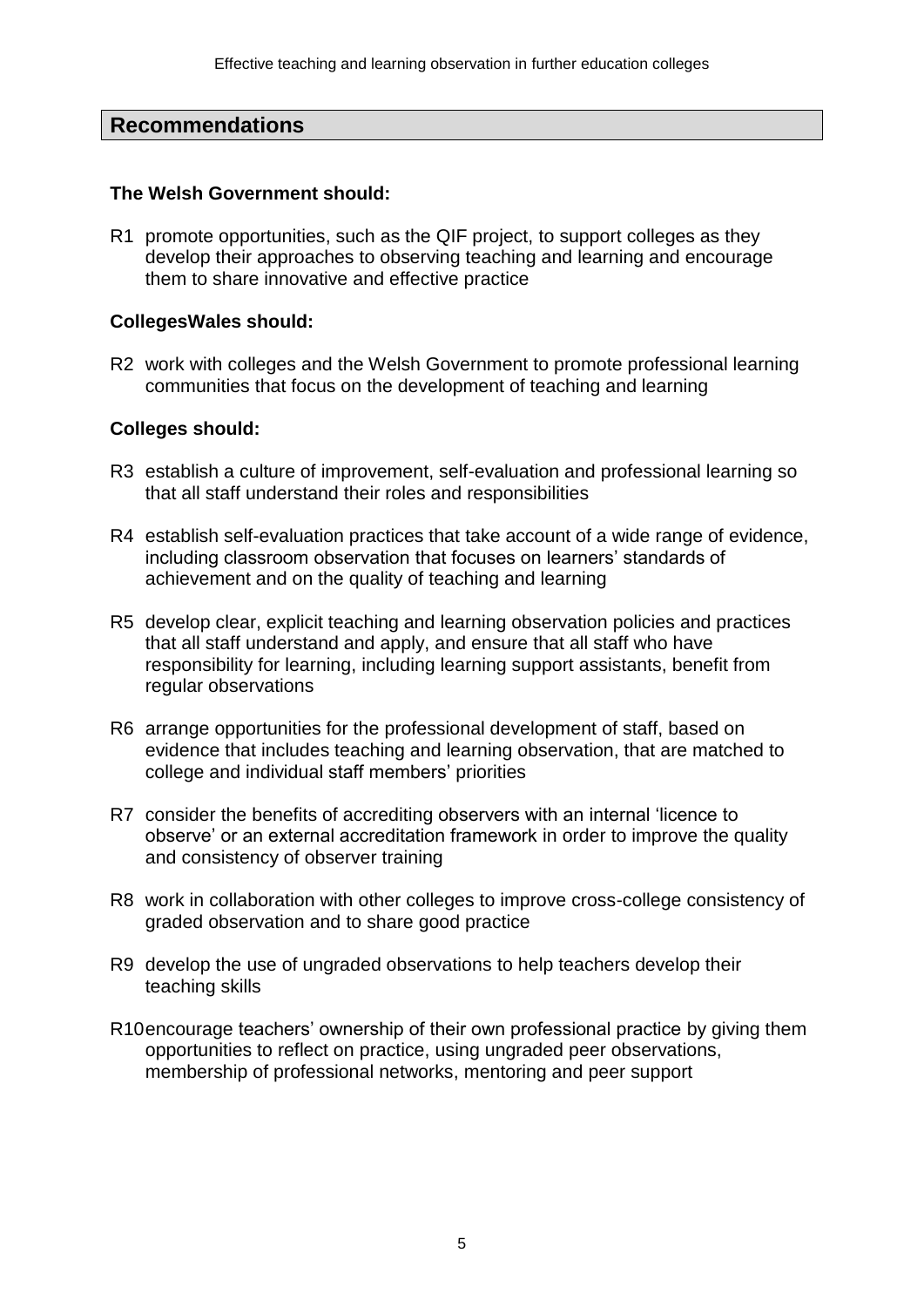## **1 Establishing a shared culture of improvement, self-evaluation and professional learning**

## **Culture and policy**

- 12 Teaching and learning observation works best in colleges that have a clear strategic vision of how to achieve high-quality teaching and learning, a strong culture of improvement, self-evaluation and continuous professional development and team working.
- 13 In the best colleges, lesson observation is not mainly a tool for internal inspection and college self-assessment, but is principally a method for helping teachers to improve their own practice.
- 14 The best colleges have an explicit and well understood priority to improve the standard and consistency of teaching. Nearly all colleges visited as part of preparing this report have detailed teaching and learning policies.
- 15 However, while all colleges have a policy document in place, only a minority have a policy which sets out explicitly the purposes, procedures and expectations for teaching and learning observations. This means that, in a few cases, staff being observed and observers are not entirely clear what is expected of them as part of the observation process.

## **Case study: observation policy at Coleg Cambria**

Coleg Cambria has a detailed teaching and learning observation policy. The policy sets out the aims and objectives of the college's observation programme and the benefits to learners, staff and the college. It includes detail on:

- the way observations are graded, what the grades mean and what support or other action is expected from teachers receiving the full range of potential grades
- the process of observation including what is expected from observers and teachers before, during and after the observation
- information that teachers are expected to provide for the observer and the information that observers need to obtain before the observation (for example, a class profile or scheme of work)
- protocols for the observer to follow when listening and talking to learners
- quidance on the timing, format and content of written and verbal feedback
- processes for the teacher to give feedback to the college's quality team on their experience of being observed and its impact on their teaching
- the appeals procedure
- processes for moderating and quality assuring observations
- post-observation support and development

The policy ensures that all staff are aware of the purpose and process of teaching and learning observations and their contribution to a positive teaching and learning culture.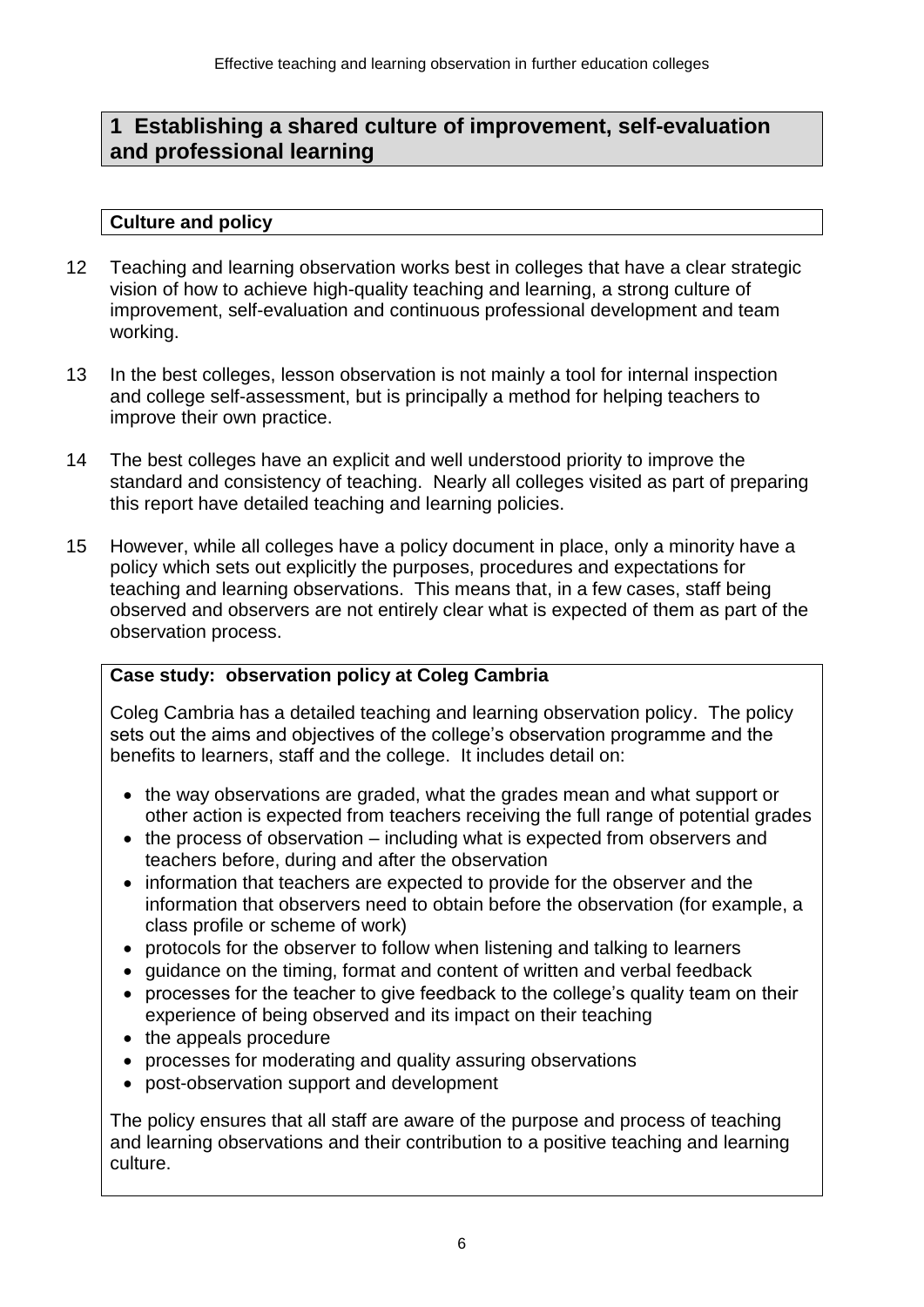#### **Professional networks within and between colleges**

- 16 Many colleges have worked hard to develop a culture of innovation in teaching and learning. In particular, colleges have made good use of the QIF project to help develop a culture of innovation in teaching and learning<sup>3</sup>. The project, co-ordinated by CollegesWales, involved colleges developing a range of 'supported experiments' (where teachers practise innovative teaching methods with the support of mentors and consultants). For example, Coleg Gwent, The College Merthyr Tydfil, Coleg y Cymoedd and Bridgend College worked collaboratively to develop teaching, learning and assessment techniques to stretch and challenge learners and then created video clips of classroom practice for teachers, to share between institutions. They also developed a range of resources for teachers, including a numeracy toolkit and an assessment for learning toolkit.
- 17 The use of supported experiments through the QIF project has encouraged colleges to develop professional learning communities within colleges, and to share the practice they have developed across the FE sector more widely through networks and conferences. Colleges have also used the opportunity to work with external consultants to refine their approaches to teaching and learning and observation practice.
- 18 All colleges in Wales attend a termly teaching and learning network co-ordinated by CollegesWales. Managers responsible for the professional development of teachers use this forum as a means of sharing good practice and developing partnerships with other colleges. Similar, well-attended professional networks exist for quality managers. College managers use these networks as a forum for discussing quality improvement and the effectiveness of teaching and learning observations. Managers share ideas and practice freely across the sector, for example through setting up arrangements for managers to moderate graded classroom observations between colleges and so develop a better shared understanding of the requirements of each grade.
- 19 A majority of colleges work in collaboration with other colleges to moderate and quality assure their teaching and learning observations. This has helped them develop an improved shared understanding of what makes an excellent or an unsatisfactory lesson, and it has helped with the training of observers.
- 20 However, while staff at senior manager level have good opportunities to attend networks, too few teaching staff take part in professional learning communities within their colleges. As a result, they do not use peer observations enough to share good practice with colleagues or to identify the strengths and weaknesses in their own teaching.

 $\overline{a}$ 

<sup>3</sup> For more information about the QIF and its outcomes see [http://dysgu.llyw.cymru/resources/browse](http://dysgu.llyw.cymru/resources/browse-all/quality-improvement-fund-teaching-and-learning)[all/quality-improvement-fund-teaching-and-learning](http://dysgu.llyw.cymru/resources/browse-all/quality-improvement-fund-teaching-and-learning)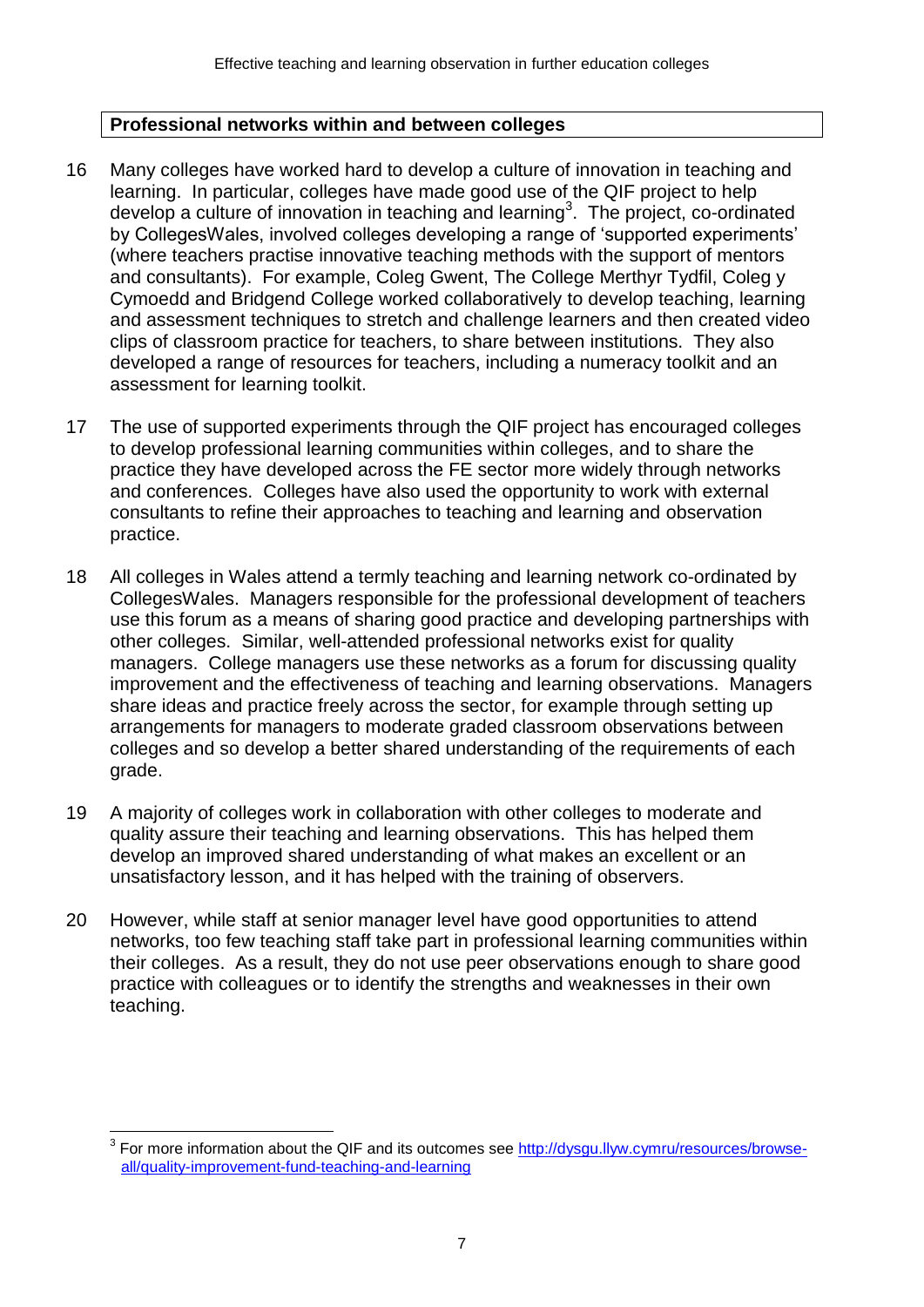#### **Leadership and management structures**

21 The best colleges have clear management structures in place. In a typical structure, a senior manager has responsibility for teacher development, while a second senior manager has responsibility for the quality assurance of teaching and learning. These two managers work closely together to ensure that the model for teaching and learning observations both supports teachers' professional development and allows the college to evaluate its own strengths and weaknesses to produce an accurate self-assessment.

## **2 Practical arrangements for teaching and learning observations**

#### **The purposes of teaching and learning observations**

- 22 Colleges carry out teaching and learning observations for a wide range of reasons. This report and its partner report on effective classroom observation in primary and secondary schools have identified a similar range of reasons for which both colleges and schools use observations, (Estyn, 2014a). There are several categories of uses of teaching and learning observation. The categories and purposes are identified below, and in more detail in Appendix 2.
- 23 Nearly all colleges use observations to share effective practice among staff, either through organising formal staff development sessions or through informal arrangements between staff. Colleges use them to develop particular teaching methods, skills and innovative ways of teaching, for example by asking members of staff to work in pairs or groups of three to demonstrate particular ways of working to each other. In a few cases, colleges use a consultant to demonstrate and develop specific ideas.
- 24 All the colleges visited as part of this survey use observation as part of a planned process of mentoring and coaching serving teachers and trainee teachers. These observations are not usually graded and this encourages staff to share good practice.
- 25 A few colleges help governors to develop their understanding about teaching and learning and the work of the college by undertaking 'learning walks' or observing a lesson with a senior member of staff.
- 26 In a few cases, colleges verify the quality of a short-listed candidate's teaching when they apply for a post at the college through the inclusion of an observation activity in the selection process. These observations are usually graded in line with the selection procedures.
- 27 In most colleges, senior managers use the outcomes of graded observations of teaching and learning to monitor progress against targets in the quality development plan. All colleges visited as part of this survey use an analysis of formal observations to inform the annual self-assessment of a learning area.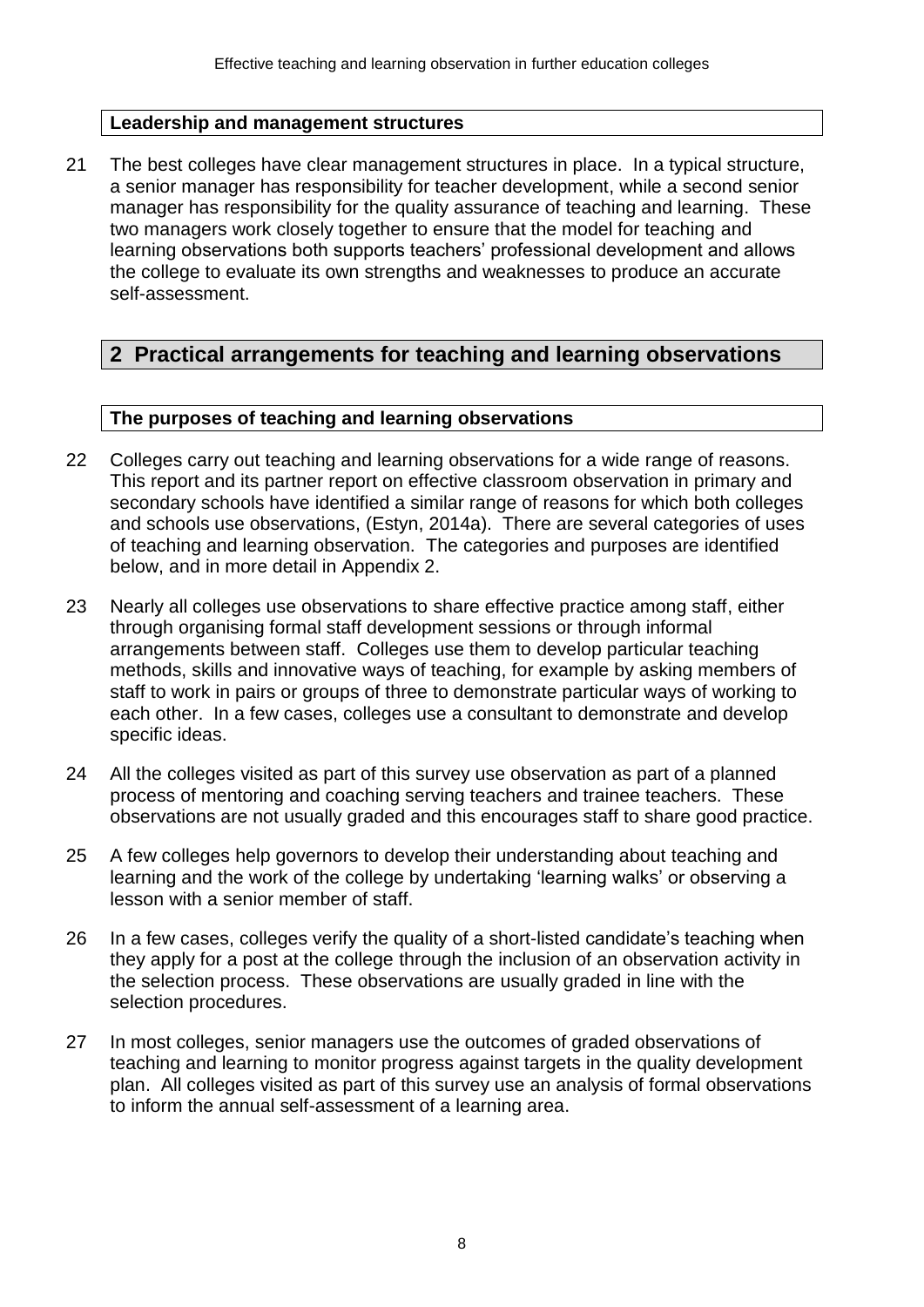- 28 Managers carry out observations as part of the performance management process and annual appraisal of a member of staff's performance. These observations are usually graded.
- 29 One-to-one teaching activities, such as WBL reviews, are not easy to record on conventional teaching and learning observation forms. Instead, in the best cases, colleges use a different type of form to record WBL reviews and use a different approach to the observation, based on the teaching skills required for coaching and mentoring.
- 30 Only a few colleges formally observe learning support assistants. This misses an opportunity to develop the skills of learning support assistants and share their good practice. It also means that colleges are unable to assess the impact of learning support on learners' progress.

#### **How often do observations occur and how are they planned?**

- 31 In the minority of cases where colleges have a clear policy setting out a detailed rationale for observations, the policy includes the reasons why the college carries out observations, how and when observers should make contact with observees, expectations of both parties and what happens after the observation is complete. This is helpful to observers and the staff being observed and ensures that all parties are aware of the expectations of them.
- 32 Typically, colleges carry out formal observations of teaching staff for the purpose of appraisal once per year. In many colleges, these happen during defined windows of several weeks throughout the year. In all colleges, there is some notification to staff as to when the observation will occur. In a minority of colleges, the frequency of formal observations depends on the outcomes of previous observations: from once every two years for a previous 'excellent' grade, to once every three months for a teacher graded 'unsatisfactory' (a teacher graded as unsatisfactory receives support and advice from a mentor between observations).
- 33 In a few colleges, the observer and member of staff agree, in advance, which lesson will be observed. This approach has the advantage of allowing the teacher to provide detailed information in advance to the observer about the context and focus of the class.
- 34 In the most effective cases, staff are either notified or arrange with their observer that that they will be observed within a defined window, for example a one-week period. The observer chooses the specific lesson within that window. This approach retains the advantage that the teacher has some notice of the observation, and allows the observer some scope to vary the lesson that they observe.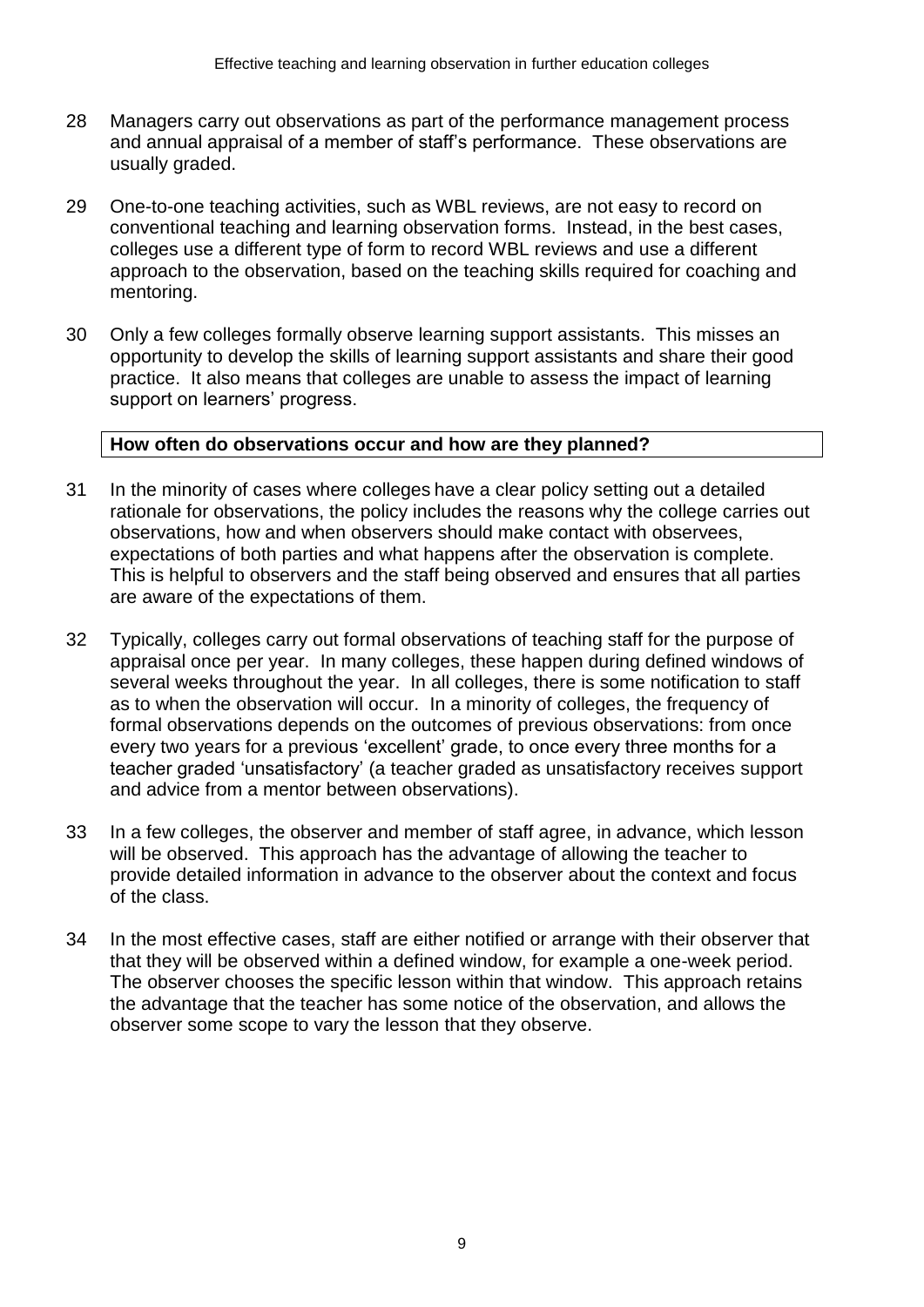#### **Case study: three-day window for observation at Grŵp Llandrillo Menai**

At Grŵp Llandrillo Menai the observer informs the teacher of a three-day window in which they plan to observe one session. The observer does not inform the teacher of the exact session that will be observed. The teacher is given written notification using a standard form and is asked to provide a range of information to the observer, including:

- a class register and profile
- a scheme of work
- a lesson plan
- teaching materials to be used in the session
- assessment tracking information
- examples of learners' marked work with written feedback

The college provides staff with written guidance on how to complete these and has support available from mentors, where required.

This approach ensures that teachers are clear about the time frame for a teaching and learning observation, the format of the observation and any information required from them.

- 35 In most cases, teachers are expected to provide an 'observation pack' for the observer, containing background information about the class, such as attendance data, historical attainment and completion rates and lesson plans or schemes of work. Often, teachers are expected to provide a class profile with detailed information about learners in the class, such as initial assessment results, specific learning needs, the starting points of learners and other information that may influence the planning of a lesson or learners' progress. This provides helpful background information and context for the observer, but potentially adds to the workload for the member of staff being observed, particularly if the member of staff does not know the exact lesson that will be observed.
- 36 In a few colleges, the observer and the teacher hold a pre-observation meeting in advance of the observation. The teacher brings the scheme of work and assessment schedule to this meeting. The meeting enables the observer to familiarise themselves with the subject, level and unique features of the class. The meeting is typically held at least one week prior to the date of the observation.

## **Case study: information required by observers at Coleg Cambria**

At Coleg Cambria, staff do not agree on a specific lesson to observe but the lesson is chosen by the observer from a range of lessons within a window. The onus is on the observer to download a copy of their scheme of work from a central data store and a basic class profile from the college's MIS system. Teachers are not required to produce a lesson plan for every class in the window.

This model allows the observer to have sufficient background to the class, while at the same time minimising the workload for the teacher who has to provide class information for the observer.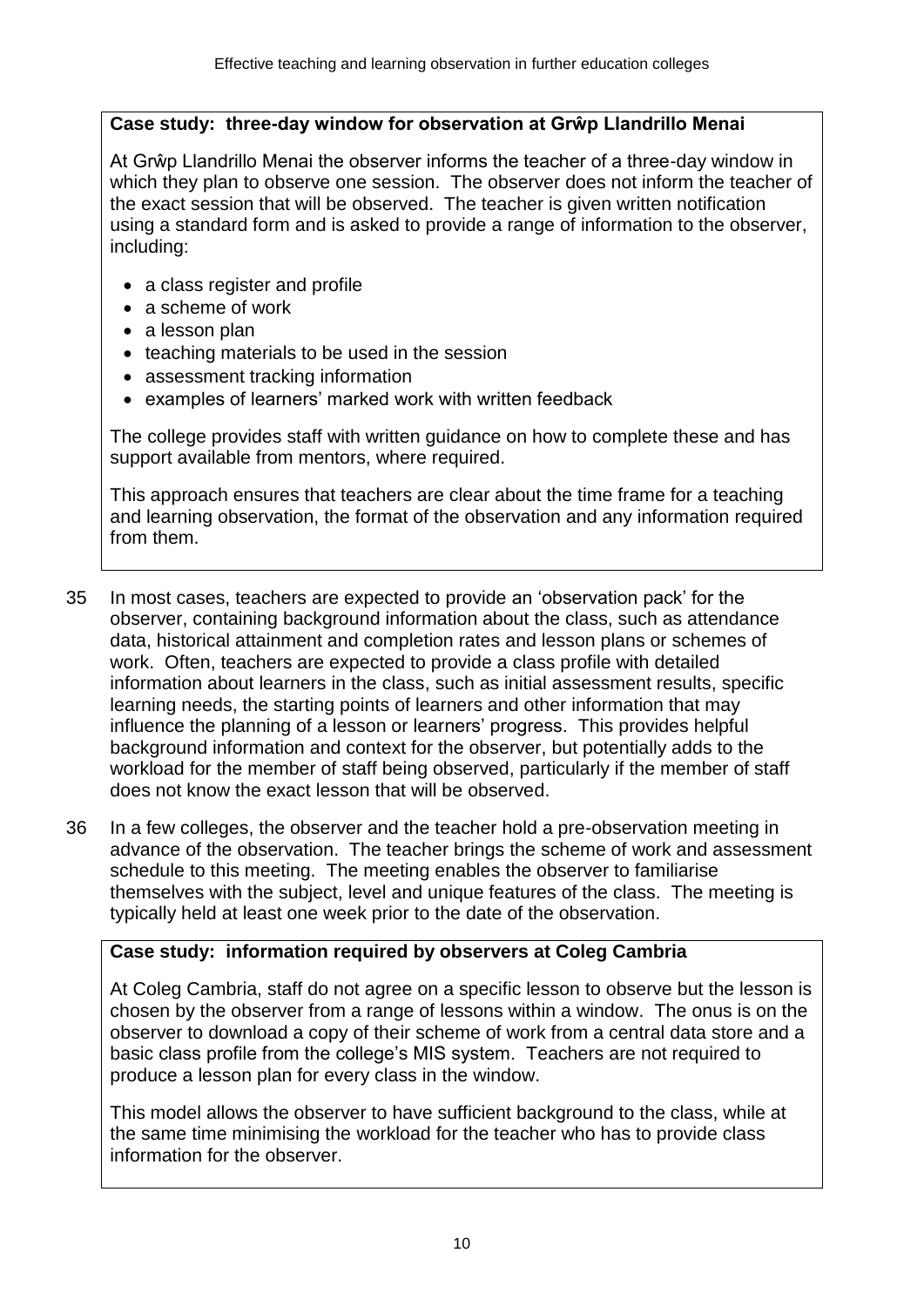37 Many colleges also carry out formal internal inspections for the purpose of self-assessment. Typically, these take place over a three-year cycle and at learning area level. In all cases surveyed in the remit, colleges follow an Estyn derived model and observe a sample of sessions, interview learners in the absence of their teacher and scrutinise learners' work. In most cases, where colleges observe staff as part of an internal inspection, staff are not observed again in the same year as part of the college observation cycle.

#### **Use of ungraded peer observations**

- 38 All the colleges surveyed for this report use peer observations. Teachers, especially those who had been graded as excellent by their own institutions, valued the use of peer observations highly. They report that peer observations help them to reflect on their own practice, share ideas with other teachers and ultimately to improve their own teaching skills.
- 39 However, too few colleges promote peer observations actively as an effective method of teacher development. Only in a few of the best cases do colleges include planned time for peer observations in their staff development programmes and encourage teachers to reflect on their own practice with the help of peer observation evidence. Only around half of colleges have forms specifically developed for this purpose.

#### **Case study: 'teacher development observations' at Coleg Gwent**

At Coleg Gwent, one type of peer observation is called a 'teacher development observation'. These are ungraded observations, intended for use by teachers wishing to develop their own practice by observing the good practice of another teacher. They are used by teaching staff to learn from each other, across subject areas, teams and campuses.

There is a specific form for recording the observation. The form helps the observing teacher to reflect on the teaching development points identified from their own appraisal or teaching and learning observation.

#### **Case study: Gower College Swansea – extended use of supported experiments and fewer graded observations**

Gower College Swansea is piloting a different approach to observations. Since the merger three years ago, the annual observation cycle has been focused on internal inspection, self-assessment and staff appraisal. However the college decided that there was little more benefit to be gained from further conventional observations.

Instead, the college's focus has been on curriculum teams working on projects developing innovation in teaching and learning, such as:

- developing new assessment methodologies to accommodate changes to BTEC syllabuses
- 'flip classrooms' where learners work independently before the class to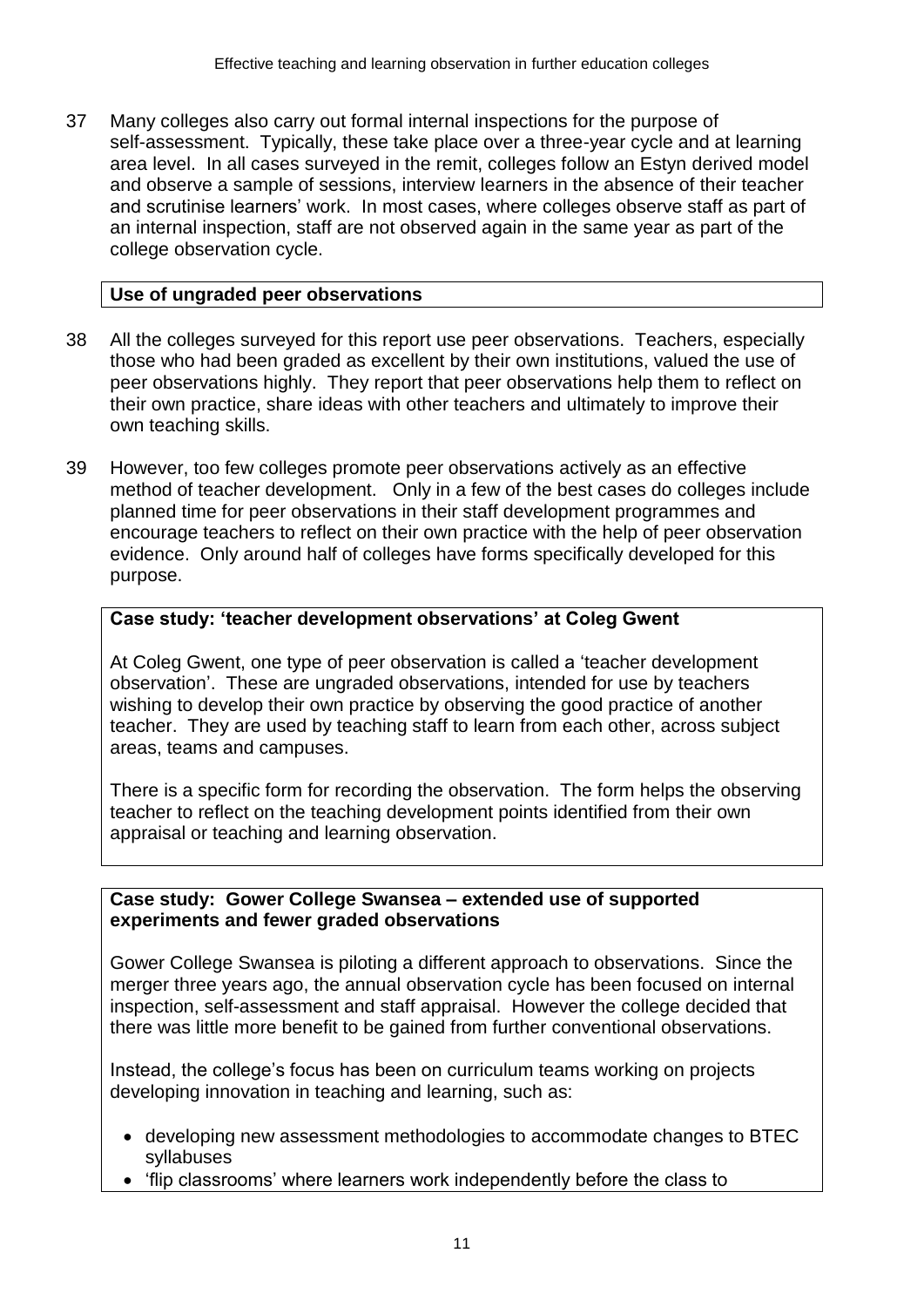understand the concepts that will be covered and spend the class time practising and applying their new knowledge

• improving the quality of feedback to learners

A significant feature of each of the projects is the use of ungraded observations, either carried out by peers or by teaching and learning mentors. At the end of the year, the college plans to hold 'sharing practice' events where course teams will demonstrate the methods that they have been developing.

#### **The role of the mentor**

- 40 All the colleges in the survey have invested in the role of the 'teaching and learning mentor'. These are experienced and acknowledged expert practitioners. They have time allocated on their timetable to provide structured mentoring to new staff, probationary staff and those teachers identified as in need of improvement. They also take part in observations and internal inspections, provide model lessons and staff development sessions, lead internal college based teaching and learning networks, and work with learning area managers to develop specific approaches to teaching and learning, as well as working with colleagues to develop teaching resources.
- 41 In all the colleges surveyed, teachers who are graded adequate or unsatisfactory after a teaching and learning observation receive follow-up support from a mentor. This may include informal observation as part of that process, followed by a formal graded observation, usually three months later.
- 42 In most cases, colleges use mentors well to support teachers to develop their skills. Staff reported that they found mentoring support to be helpful and developmental. In addition to the practical value of their support, mentors help to contribute to the development of a positive culture of teaching and learning in the college.

#### **Case study: mentoring at NPTC Group**

Mentors have the title of 'Senior Lecturer, Teaching and Learning'. They have allocated time to work with a specific curriculum area. When a member of staff from a curriculum area is formally observed and graded as either adequate or unsatisfactory, the curriculum area manager refers the teacher to the Senior Lecturer Teaching and Learning to develop their teaching skills. This may involve a period of intensive coaching or training including informal observation. It is followed by a subsequent formal observation. A different observer carries this out, usually not less than six weeks after the initial observation.

Teachers who have gone through this development process value the support given by the mentor. They report that it is effective in improving their teaching performance. In nearly all cases, senior managers at the college have found that this approach has raised the standard of teaching of their lower performing teachers.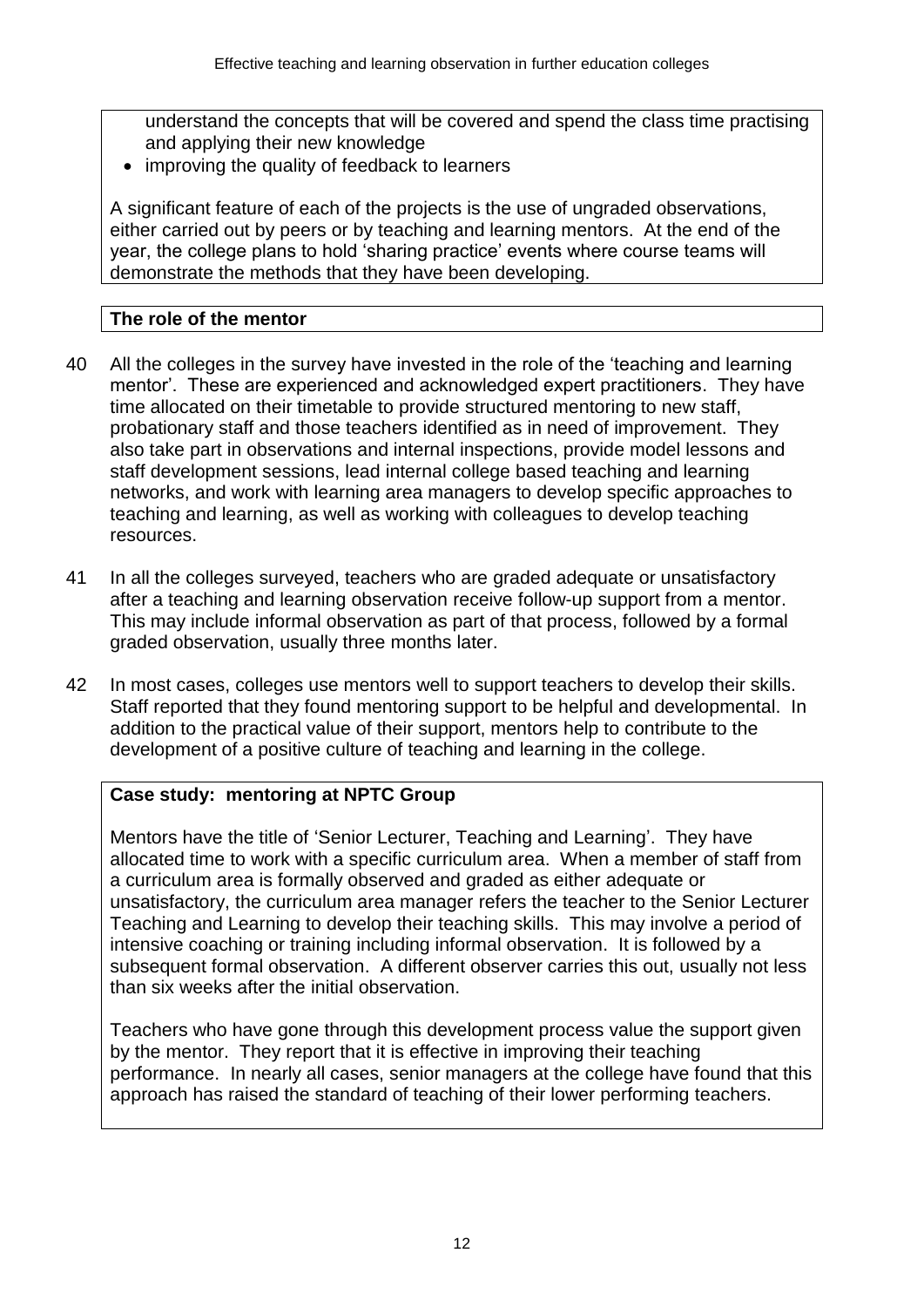#### **Sharing the practice of excellent teachers**

43 All colleges surveyed make use of teachers who have been graded as excellent in graded teaching and learning observations. The activities they undertake include giving demonstration lessons and contributing to staff development sessions during non-teaching in service training days (INSET) days. Also they give 'open door' lessons at which peers are welcome to come into the class to observe innovative practice informally in a lesson and then participate in professional conversations with colleagues about improving practice.

#### **Case study: sharing excellent teaching practice at Coleg Sir Gâr**

The college holds an annual two-day 'Teaching and Learning Conference' during staff development week, which consists of a series of talks, training sessions, seminars and sharing good practice sessions.

Excellent teachers, as well as teaching and learning mentors, lead these sessions. During term time, they offer 'open door' sessions at which peers are welcome to come into the class to observe innovative teaching approaches informally.

Excellent teachers take part in videos highlighting teaching techniques. These videos are available for staff to view and are used in mentoring sessions. Topics include: raising expectations in the classroom; embedding education for sustainable development and global citizenship (ESDGC) themes; developing strategies that challenge learners; and how best to use information about learners' prior achievements, levels of literacy and numeracy and any learning difficulties to inform the choice of teaching strategies to be used with a class.

The college is also piloting a three-way peer observation process. An excellent teacher works with two good teachers. All three teachers are from different subject/sector areas. Teachers observe each other and identify excellence that can be shared, and areas of development which they subsequently reflect upon in a professional discussion. Teachers then identify their own support or professional development needs.

#### **Case study: excellent practice case studies at Grŵp Llandrillo Menai**

Excellent practice identified from annual teaching and learning observations is written up in a series of case studies. At the annual teaching and learning conference at the college, the case studies are distributed for use by other teachers in the learning area and across the college. This has the effect of sharing good practice but also developing the reflective skills of the teachers involved.

44 In around half of colleges seen in this survey, teachers who receive excellent grades in graded observations and who take part in sharing good practice events are not required to have a graded observation the following year. This is because they are seen as 'low risk'. This approach also acts as an incentive to take part in dissemination events.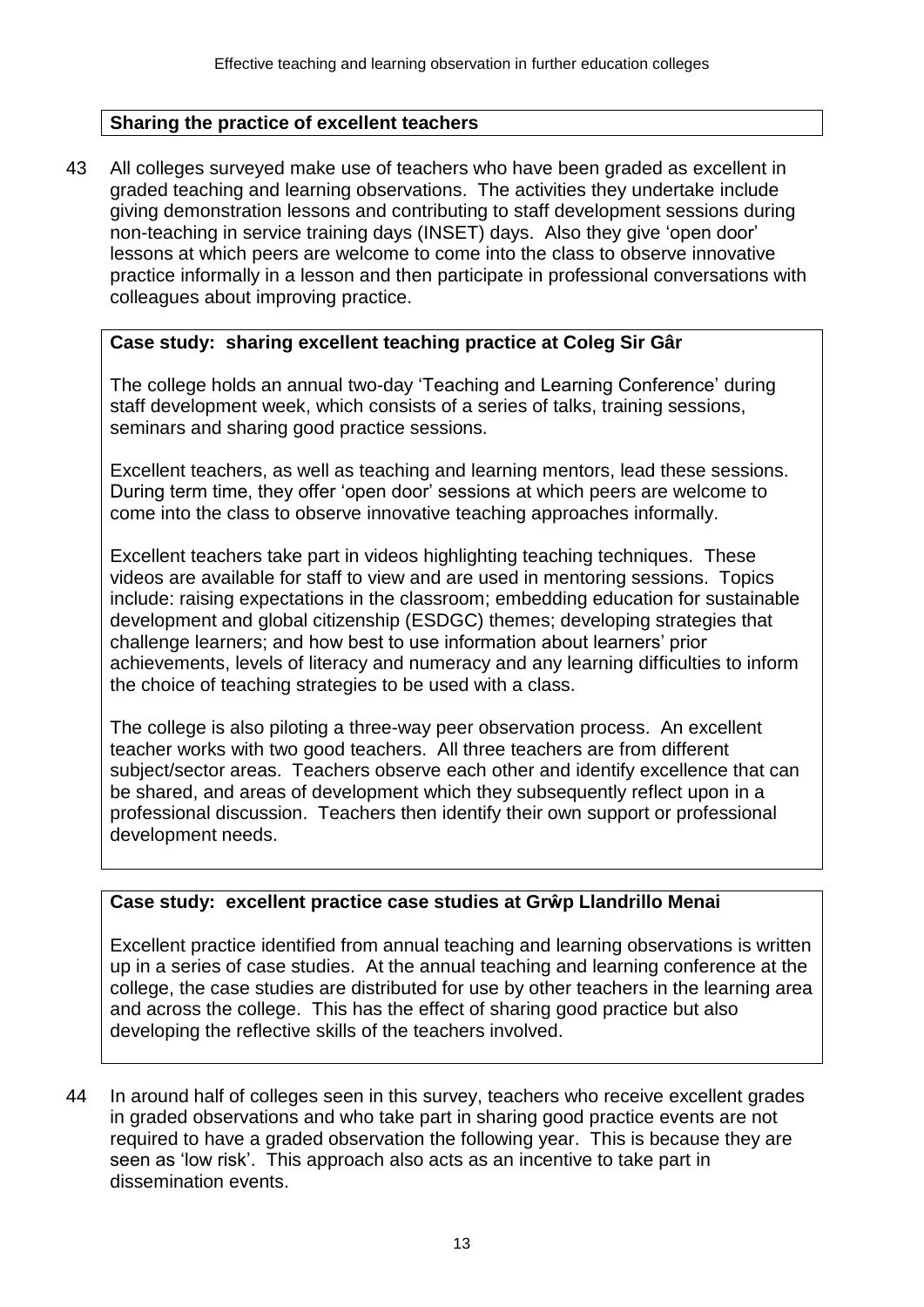## **3 Who observes lessons and why?**

- 45 Nearly all colleges have a similar pattern in the way that they deploy staff as observers. College managers carry out formal graded observations for the purposes of appraisal. The managers range from senior, middle, cross college and section leader level. The number of staff deployed in this process varies depending on the size of the college. For example, at a large recently merged college, a team of 70 staff, mostly at middle management level, have been trained to carry out annual graded observations. Colleges also deploy senior managers in annual observations, although they normally have a quality assurance, moderation or dispute arbitration role. There is some variation in whether line managers observe their own staff. Typically, in newly merged colleges where restructuring and changes in personnel mean that managers do not know the strengths and areas of all their staff, line managers carry out observations.
- 46 Nearly all colleges deploy a small team of observers onto internal inspections for the purpose of self-evaluation, usually drawing strongly on Estyn trained peer-inspectors and following an Estyn approach. The team may not necessarily consist of managers and in some cases includes mentors and the college's in-house teacher training staff.
- 47 When observations are used for the purpose of mentoring, all colleges surveyed have teaching and learning mentors who work with newly qualified teachers, trainee teachers, teachers with identified development needs, or other teachers seeking advice or development. Typically, mentors do not grade their observations, but focus on progress and areas for improvement.
- 48 For peer observations, all colleges report that they use informal observations between peers. However, only a minority of colleges give sufficient weight to the potential benefit of peer observations, for example through building time into a teacher's development programme to take part in peer observations. Not all colleges have a specific form to help teachers record, reflect and learn from these experiences. Too few colleges take sufficient account of the potential value of peer observations in developing teachers' reflective skills and teaching competencies.
- 49 Governors, in the surveyed colleges, do not take part in formal observations of teaching. However, at a few colleges, governors take part in more general observations to gain a better understanding of the life of the college. For example, at St David's Catholic Sixth Form College, governors take part in 'leadership walks' where they talk to learners and teachers, and observe learners in classes and the daily life of the college. Leadership walks are not formally recorded but contribute to the governors' overall understanding of the college.
- 50 In the surveyed colleges, learners do not take part in the formal observation of teachers. However, colleges do take note of learners' views through other mechanisms, which include:
	- speaking with learners at the end of teaching and learning observations in order to listen to their experiences directly and to help triangulate the observer's perception of the teaching observation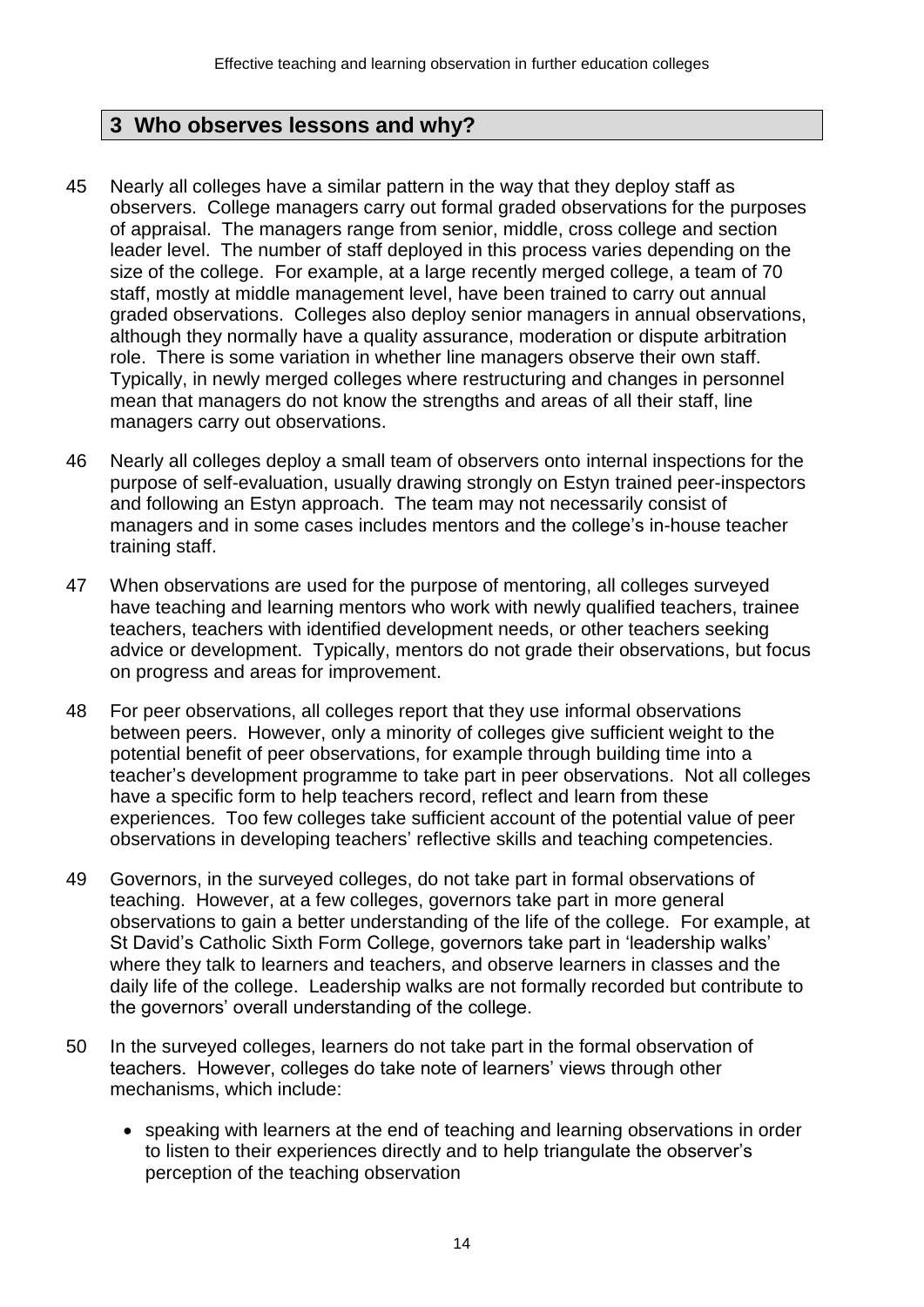- 'learning walks' around the college where learners are asked about their experiences
- learner representatives, forums and focus groups
- evaluation forms and surveys carried out at course level
- college surveys carried out to gain information about learners' experiences generally
- the Welsh Government Learner Voice survey
- 51 In all cases, listening to learners' views on the quality of the teaching is vital to triangulating the evidence from an observation on the effectiveness of teaching and gauging the progress learners make in their learning.
- 52 In a few cases, learners' views are taken into account in the selection process for candidates applying for teaching jobs at colleges.

#### **Case study: learners at Coleg Sir Gâr are involved in teaching appointments**

Learners are a part of the selection process at Coleg Sir Gâr. Learners who take part in microteaching sessions delivered by candidates are asked to grade each candidate's teaching performance. The feedback from learners is then taken into account by the selection panel when they consider the suitability of each candidate for a post.

- 53 Colleges work with a range of other partners to bring a valuable external element to their teaching and learning observations for the purpose of internal inspection. In the case of schools, colleges work with headteachers and senior staff from partner schools, particularly in the case of 14-19 collaborations between schools and colleges. These provide useful opportunities to share good practice between schools and colleges.
- 54 Colleges also work with local authority representatives, particularly in the context of adult and community learning, where colleges are part of a larger partnership which may include local authority provision and external peer assessors from other colleges who take part in a college's annual internal inspection cycle.
- 55 In the work-based learning consortia, several colleges and private training providers use recording procedures that are harmonised, share observers and operate joint processes for moderation of graded observations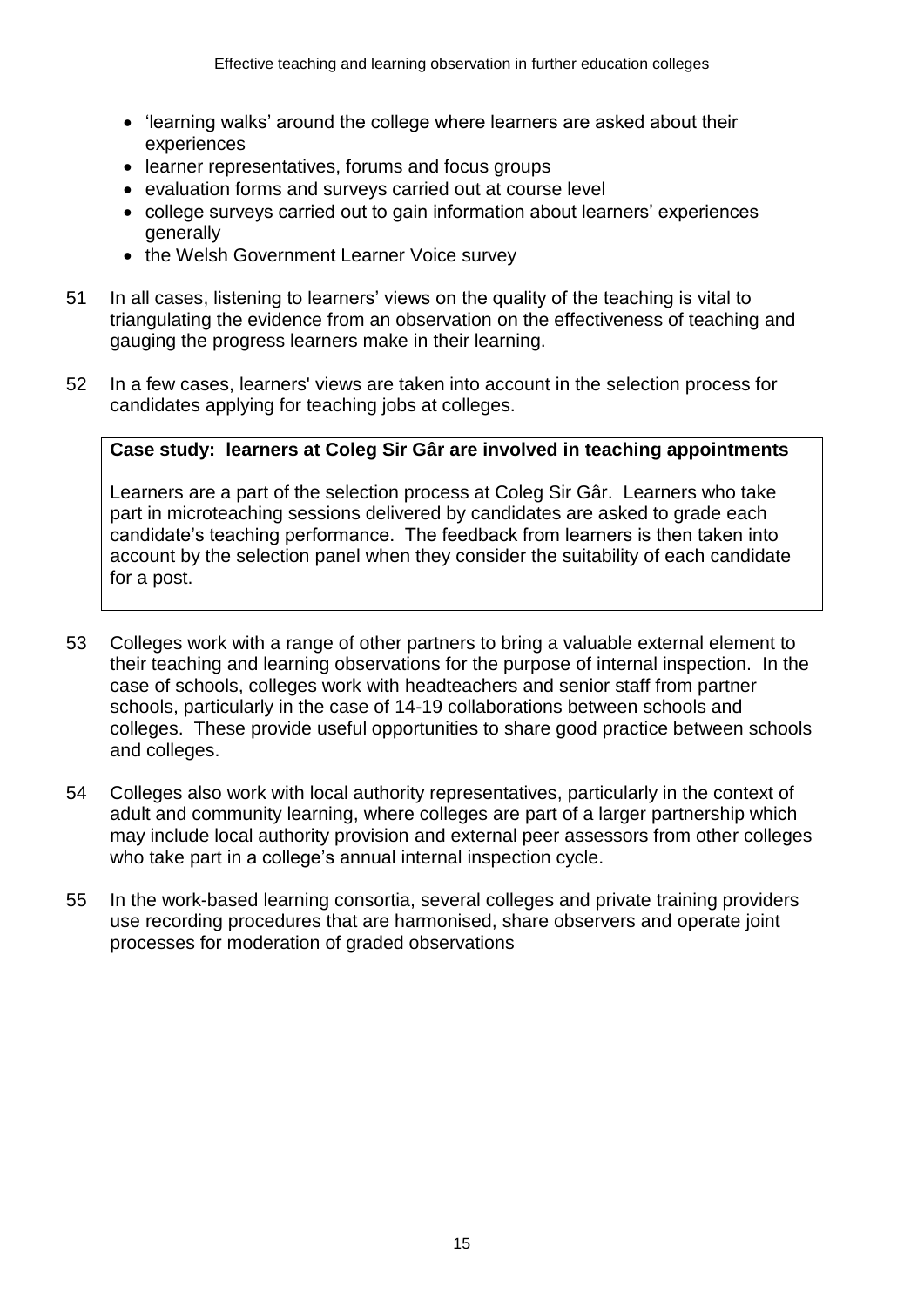## **4 How do colleges develop the observational skills of staff?**

- 56 In general, colleges train their observers effectively and have robust mechanisms in place to ensure the reliability of graded observations.
- 57 All the colleges that took part in this survey also participated in QIF projects. They have benefited from collaborative exchange with other colleges. In addition, all the colleges reported a benefit from the external consultants who worked with them on their QIF projects, which in some cases has led to helpful changes in observation practice.
- 58 Around half the colleges in the survey have also undertaken visits to high performing colleges elsewhere in the UK to learn from their observation practices and to refine their own policies as a result.
- 59 All the surveyed colleges have Estyn trained peer inspectors amongst their staff. Generally, colleges use their Estyn trained staff effectively to:
	- lead or take part in internal inspections
	- cascade Estyn updates and training to colleagues across the college
	- moderate graded observations from internal inspections or graded observations for the purpose of staff appraisal
	- partner newly trained observers to jointly observe sessions in order to quality assure the new observer and ensure that grading is reliable and consistent
	- take part in appeals where a member of staff disputes the grade they had been awarded
	- take part in moderation events with other colleges
- 60 Around half the colleges in the survey have developed a form of accreditation that observers must achieve before they are able to carry out graded observations. In one example, observers are required to attend training and assessment before they achieve a 'licence to observe'. In another example, a college has been working with an awarding organisation to accredit their observation training programme. These are effective ways of promoting high standards in observations, improving reliability and developing a positive culture.

#### **Case study: accredited observer training at Coleg Gwent**

As part of its leadership training the college has developed an observation training programme. It consists of three strands: observation skills, feedback skills and report writing skills. Staff from across the college and staff employed in the local authorities through the adult and community learning (ACL) franchise partnership have taken part in the training.

An external trainer delivered the training through a series of workshops, which involved using paired observations to assess observers' competence against criteria for each of the strands. Over 100 staff completed this observation competency framework.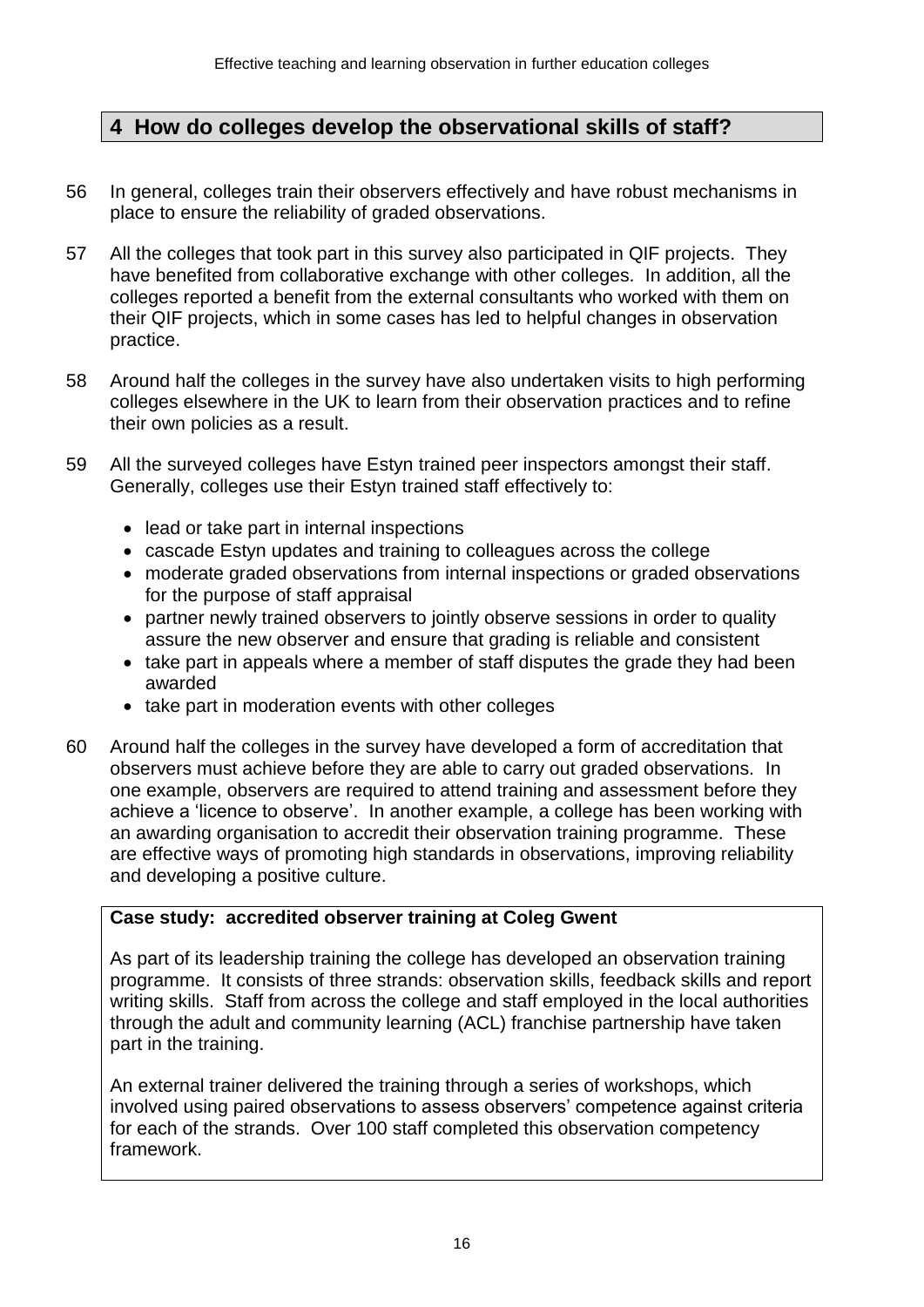As a further development of the programme, the college has worked with an awarding body to accredit the programme and 40 of the ACL observers have successfully achieved the qualification. The college is considering expanding the programme to all observers.

#### **Impact of observations on staff**

- 61 This survey included interviews with a range of teaching staff at almost every college, including those whose teaching had been identified for development. On the whole, these teachers feel that the process of observation combined with support, mentoring and development has been beneficial to them. They report that these processes have helped them to improve their teaching skills, their professional competence and their confidence as teachers and that these changes have had a positive impact on learners' outcomes.
- 62 However, on the few occasions where staff indicated dissatisfaction with the process of observation, they identified some concerns. One was a concern about the reliability of graded observations, for example where there was a perception that some observers were 'harder graders' than others. Another concern was about insufficient focus during follow-up observations on areas for development identified in the first observation. There was also a lack of clarity about the information that the observer would expect to see as part of the observation.
- 63 Feedback from the colleges' quality managers' network raised more general issues about the potential impact of observations on staff. The quality managers said that staff can feel under pressure whilst being observed and this can affect their performance. There can be too much focus on a grade, either by the observer or the teacher being observed and this can cause observations to be more stressful and less effective at improving teaching, whereas clear feedback on teaching and learning helps the teacher being observed to move their practice forward. An observation process that requires the teacher to provide the observer with too much information can increase workload and stress for staff. Finally, the managers stated that over-use of graded observations can inhibit a teacher's development, leading to teachers becoming either complacent if they are getting good grades or demoralised if they are being told they are poor.
- 64 In summary, all colleges surveyed are aware of the potential negative impacts of observations on staff. The most effective colleges are taking steps to reduce the effect of these by ensuring they have clear policies and practices relating to teaching and learning observations. They also try to make observations, whether graded or ungraded, developmental and give staff support, mentoring and training to improve their teaching practice. They minimise the use of graded observations where they are not needed, and use ungraded or peer observations to focus staff on strengths and areas of improvement.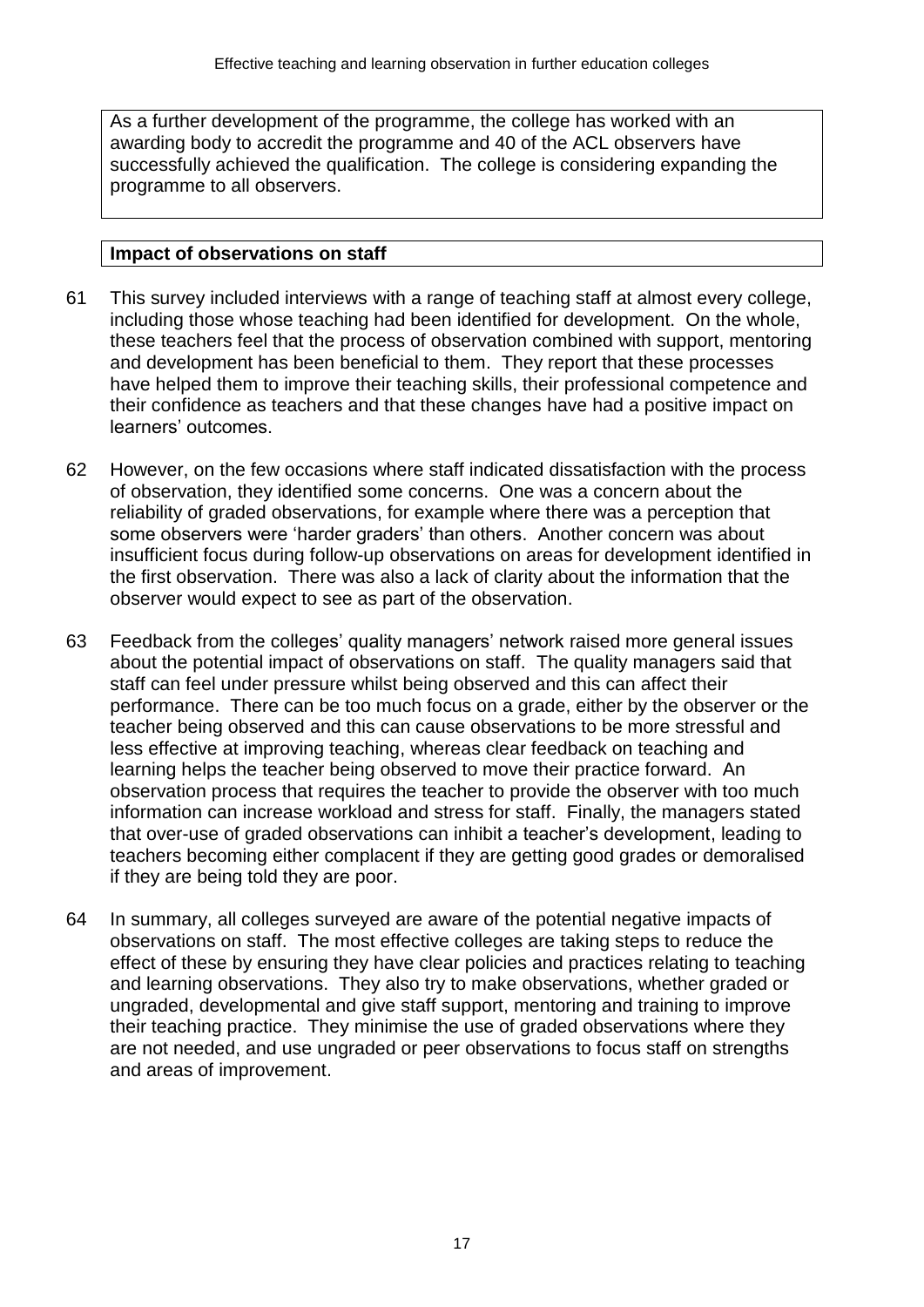## **5 How do colleges record teaching and learning observations effectively?**

- 65 In nearly all the colleges in the survey, observation forms allow the observer to write evaluative comments about a range of aspects of teaching and learning in the session observed. A very few colleges use a simple 'tick box' approach, which has a tendency to narrow observations to a simple set of superficial features and provides limited opportunities to identify good practice or areas for improvement fully. A tick box form with little or no accompanying evaluative commentary also gives moderators little opportunity to evaluate the validity of the grades awarded by observers and so makes moderation of grades across a college more difficult.
- 66 Nearly all colleges' graded observation forms include separate grades for teaching and learning (the standards achieved by learners). This helps observers to focus on the progress of learners and how well teaching strategies promote learning. However, in a very few cases, particularly where there is a reliance on a tick-box approach, the observation process and the forms used to record it do not take sufficient account of the progress of learners.
- 67 The most effective processes and forms for recording observations are used by a minority of colleges. In best practice, the form allows an opportunity for a written commentary of the strengths and areas for improvement. The form does not simply focus on teaching, but requires the observer to record and evaluate what the learners do, how much progress they make during the course of the lesson and the standard of work they achieve. The observer has to justify why they have awarded a certain grade. This is helpful for the observer because it clarifies the reasons for the judgements they are making and it is helpful for the moderator because it helps them to understand why the observer has given a particular grade. A range of criteria is included which are useful both to the teacher in identifying a profile of their own strengths and weaknesses and to the college in identifying its priorities for staff development and support. The process allows the observer to include statistical information to give a context to the class and to identify trends in learners' performance. The form has an area to record feedback and comments from learners that add context to the lesson and may influence any grade awarded. It clearly identifies features of good practice and areas for improvement. In the best case examples, areas for improvement are linked directly to action points for the individual teacher's professional development. Finally, the whole process allows the teacher who has been observed to feed back on the process of observation they have experienced (either on the same form as the observation or a separate form). In the best examples, this includes an indication of how likely it is that the observation will have a positive impact on the teacher's practice, allowing colleges to assess at an early stage the potential impact of the observation on teaching practice.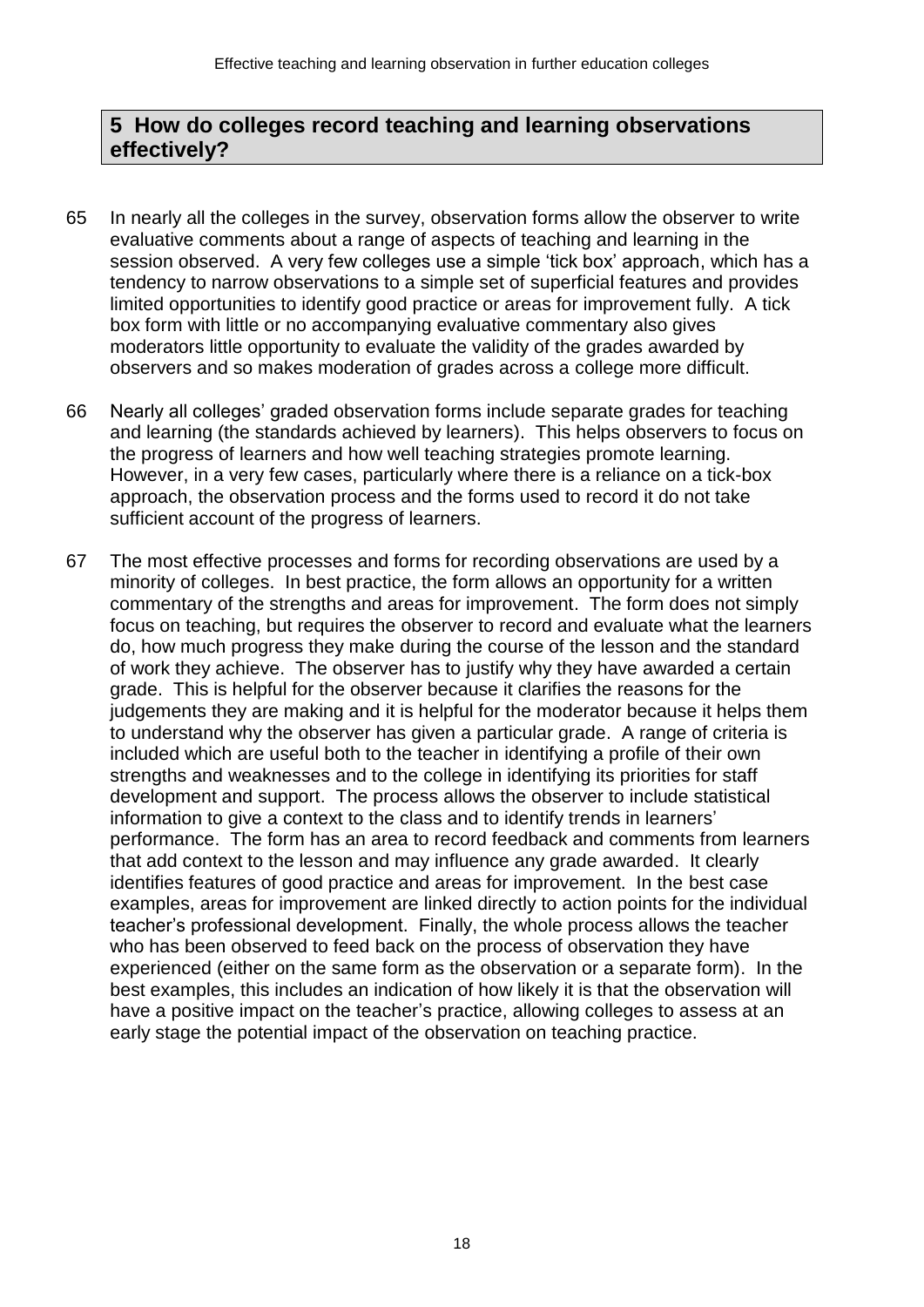#### **Case study: effective use of recording paperwork at Pembrokeshire College, Coleg Cambria and Grŵp Llandrillo Menai**

At Pembrokeshire College, the graded lesson observation form requires observers to give a clear reason why aspects of the lesson were given a particular grade. For example, 'Assessment was GOOD because...' This clarifies the reason why a particular grade was awarded.

The lesson observation form also includes 14 separate criteria which can be recorded as 'Observed in the session' or 'Evidenced in planning documents' (or by not recording anything in either box, 'not observed in either observation or planning'). The criteria are either present or absent (rather than graded).

At Grŵp Llandrillo Menai and at Coleg Cambria, there are also a range of criteria assessed in every observation. These are matched against narrative descriptors indicating graded outcomes. Each criterion is graded separately.

In all three of these examples, the outcomes (whether presence or absence, or graded outcomes) are recorded for each observation, allowing the college to build a detailed profile across the college of strengths and areas for improvement. The profile for an individual teacher also allows the teacher themselves to identify their development priorities. At Coleg Cambria, teachers' profiles are linked to individually tailored continuous professional development (CPD) programmes and resources.

- 68 In the best colleges, separate forms are available for the different contexts in which teaching and learning observations occur. These include classroom or workshop based theory or practical sessions. Typically, these contexts are with one teacher and many learners (with or without support staff).
- 69 WBL reviews or assessments are typically one-to-one sessions. The most effective forms focus on the coaching and mentoring teaching skills and strategies most commonly used in these contexts.
- 70 Ungraded peer or mentoring observation forms are normally less structured and focus on action planning, developing areas for improvement, and recording developments in a teacher's practice over time.

#### **Case study: observations forms designed for work-place reviews and work-based learning assessors at Pembrokeshire College**

Observers at Pembrokeshire College have a choice of different observation forms to record the session they observe. These include separate forms designed for one-to-one sessions such as WBL reviews and assessments.

The forms focus on particular aspects of teaching and learning which are relevant to WBL reviews and assessments, such as effective discussions with the employer, health and safety at work, and the planning of learning and skills-development through activities at work. This allows observers to recognise the particular skills required for effective one-to-one teaching and learning.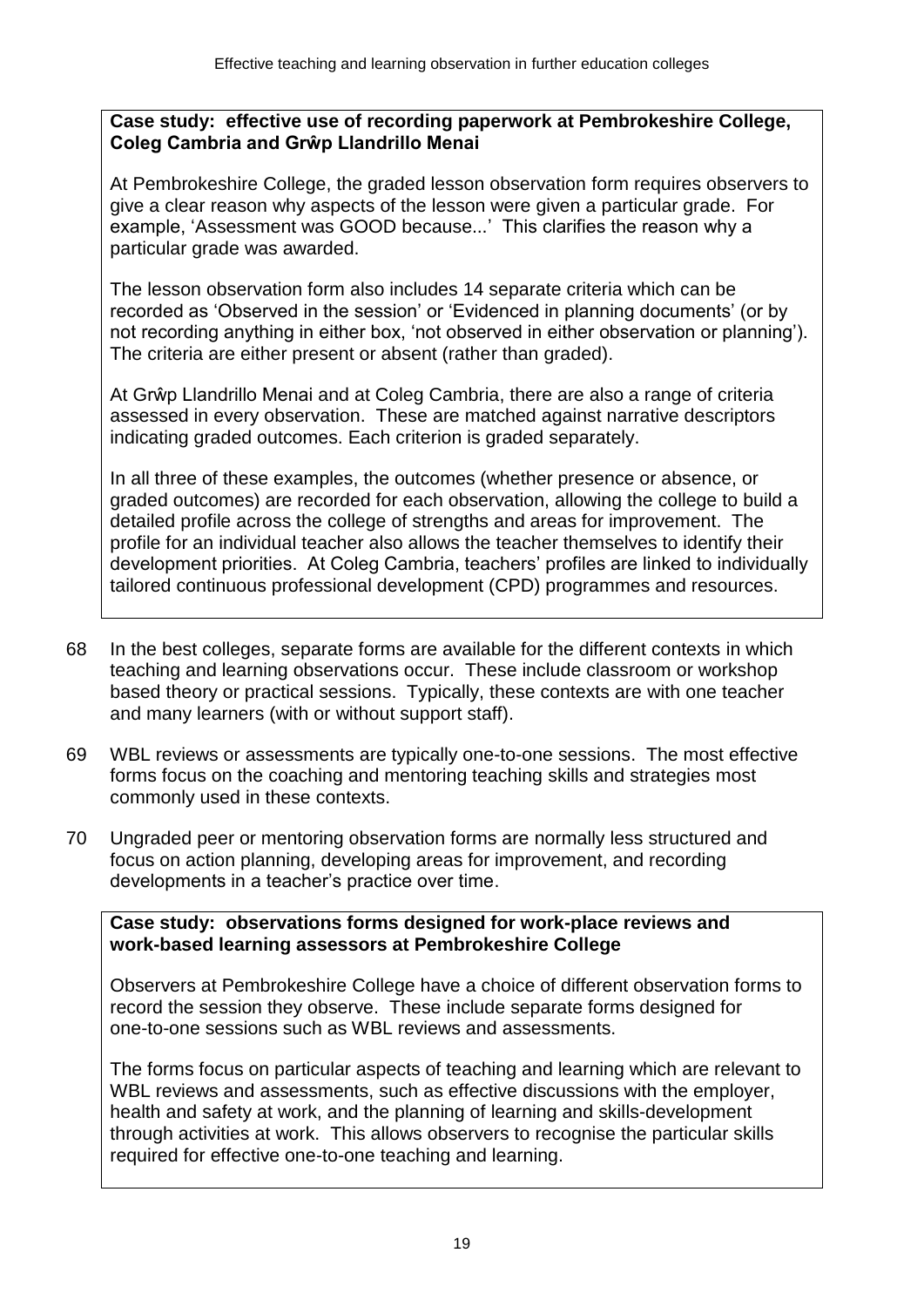In common with other teaching observations forms used at the college, these include a set of criteria that the observer identifies as present, evidenced in planning or not present during the review. This allows the college to gain an overview of its strengths and weaknesses as well as identifying areas for development or good practice for individual reviewers.

## **6 How do colleges ensure consistency and fairness in classroom observations?**

71 Nearly all colleges in the survey use an evaluative scale of judgements for formal observations for the purpose of staff appraisal. In many cases, colleges use the Estyn scale of judgements and judgement descriptors. This has the advantage of allowing direct comparison with Estyn terminology for internal inspection purposes but carries the risk that colleges may use the descriptors inaccurately, thereby giving a false self-assessment. In a very few cases, colleges have developed alternative judgements terms based on judgement descriptors developed by the college.

#### **Case study: use of ungraded observations to evaluate teacher performance at Coleg Ceredigion**

For 2013-2014 the college has introduced a system where grades are not awarded for individual sessions. This approach has been developed, in part, to change the perception and ethos relating to teaching observations. Instead of awarding a judgement following a single observation, a teacher's performance is evaluated in a variety of ways, which will take into account all the diverse activities that teachers are involved with and which contribute to the overall success of their teaching and learning.

At end of the year an overall judgement, based on a simple five-point scale using words with commonly understood meanings, is awarded to each teacher. Teachers and their line managers then have a clearer understanding of their strengths and areas for development. It also provides a way of measuring performance across courses, learning areas and over time.

- 72 All the colleges in the survey moderate graded observation forms to help ensure consistency and reliability. In the most effective cases, a panel of moderators check the forms to ensure that they are properly completed and that the observer's evaluative commentary matches any grade given. As a result, forms are more evaluative and identify strengths and areas for improvement more clearly, and the grades awarded are more reliable.
- 73 A few colleges analyse the pattern of grades awarded by individual observers to identify if any observers show unusual patterns of judgements which may indicate that their grading is unreliable. Where this is the case, observers are retrained or not deployed on future observations.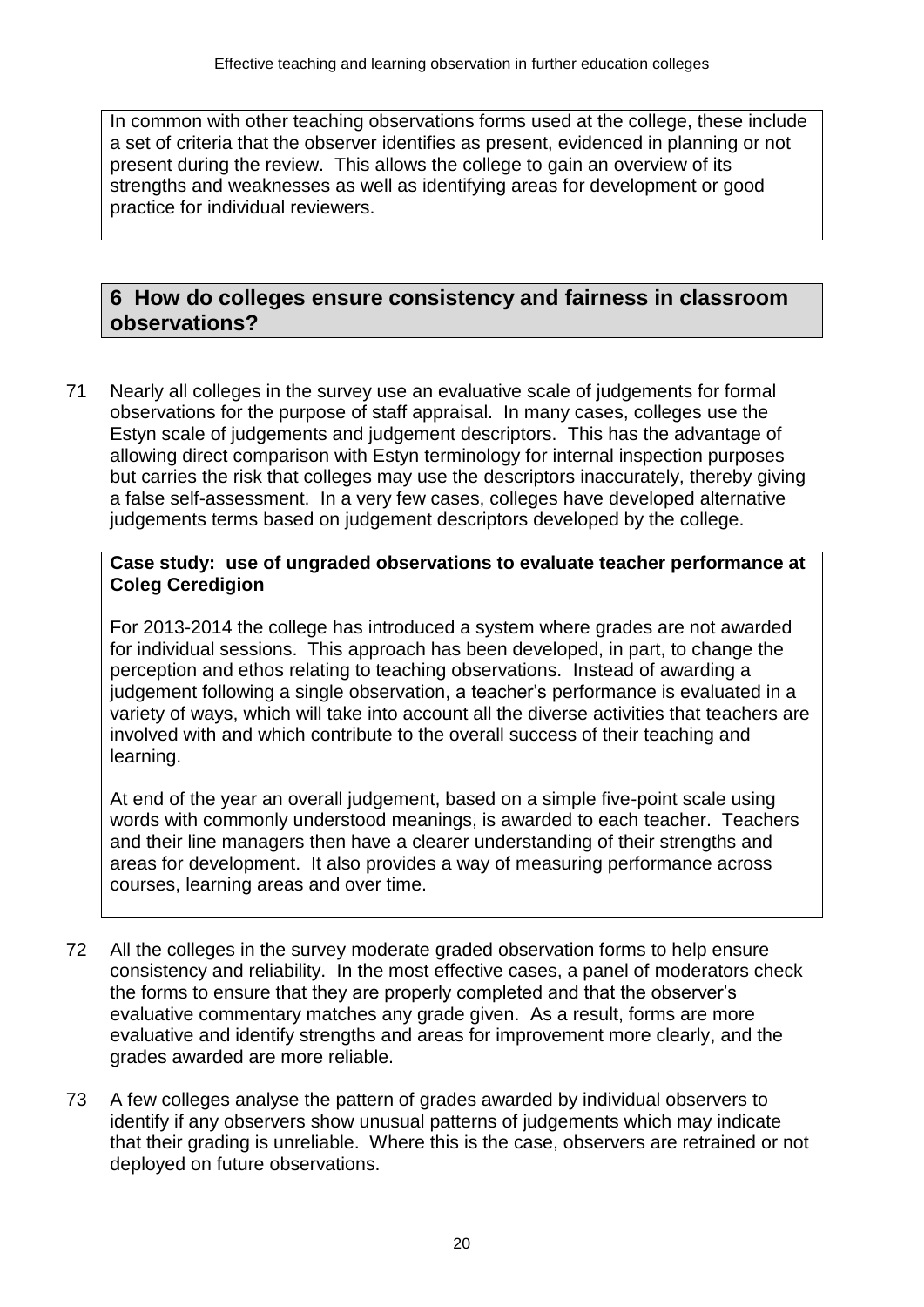- 74 In around half of colleges, moderation includes representatives from other colleges or other external organisations such as partner schools. This is a helpful approach to ensuring consistent grading across a wider group of colleges and is another useful opportunity to share good practice between schools and colleges.
- 75 In the minority of colleges that have a clear policy for teaching and learning observation, there are formal mechanisms to allow teachers to dispute the grade awarded in an observation. A formal right of appeal is critical to a fair and effective observation system. In one effective example, a teacher may request a re-observation within three working days to the original observer. A new observation date will then be agreed between the member of staff and the observer. A senior manager, at deputy principal level, acts as the point of appeal when the observer and the member of staff cannot agree on an allocated grade. The senior manager may carry out a classroom observation to resolve such a situation.

## **7 Impact of mergers on college observation practice**

- 76 Over the last four years, FE colleges across Wales have taken part in significant mergers, both between FE colleges and between FE colleges and higher education (HE) institutions. In colleges where there have been FE-HE mergers, the impact of merger on teaching and learning observation practice has been minimal, as colleges have on the whole retained their identities, staff and teaching and learning cultures within the larger merged institution.
- 77 In the case of mergers between FE colleges, there has been a stronger impact on teaching and learning observation practice. In particular, restructures and changes to personnel at all levels have meant that newly merged colleges have needed to 'get to know themselves'. In the majority of cases, this has meant an initial period where teaching and learning observations have been focused on self-assessment and internal inspection.
- 78 Merged colleges have often used the merger as an opportunity to review their policies and procedures and to adopt the best practice from across legacy colleges. In one example, a recently merged college has effectively combined the strongly supportive ethos of one its legacy colleges with the strong quality focus of another to produce a teaching and learning observation process that is both rigorous and supportive.
- 79 All the recently merged colleges in the survey now have effective teaching and learning observation processes in place, and provide rigorous self-assessment and an appropriate development and support mechanisms for staff.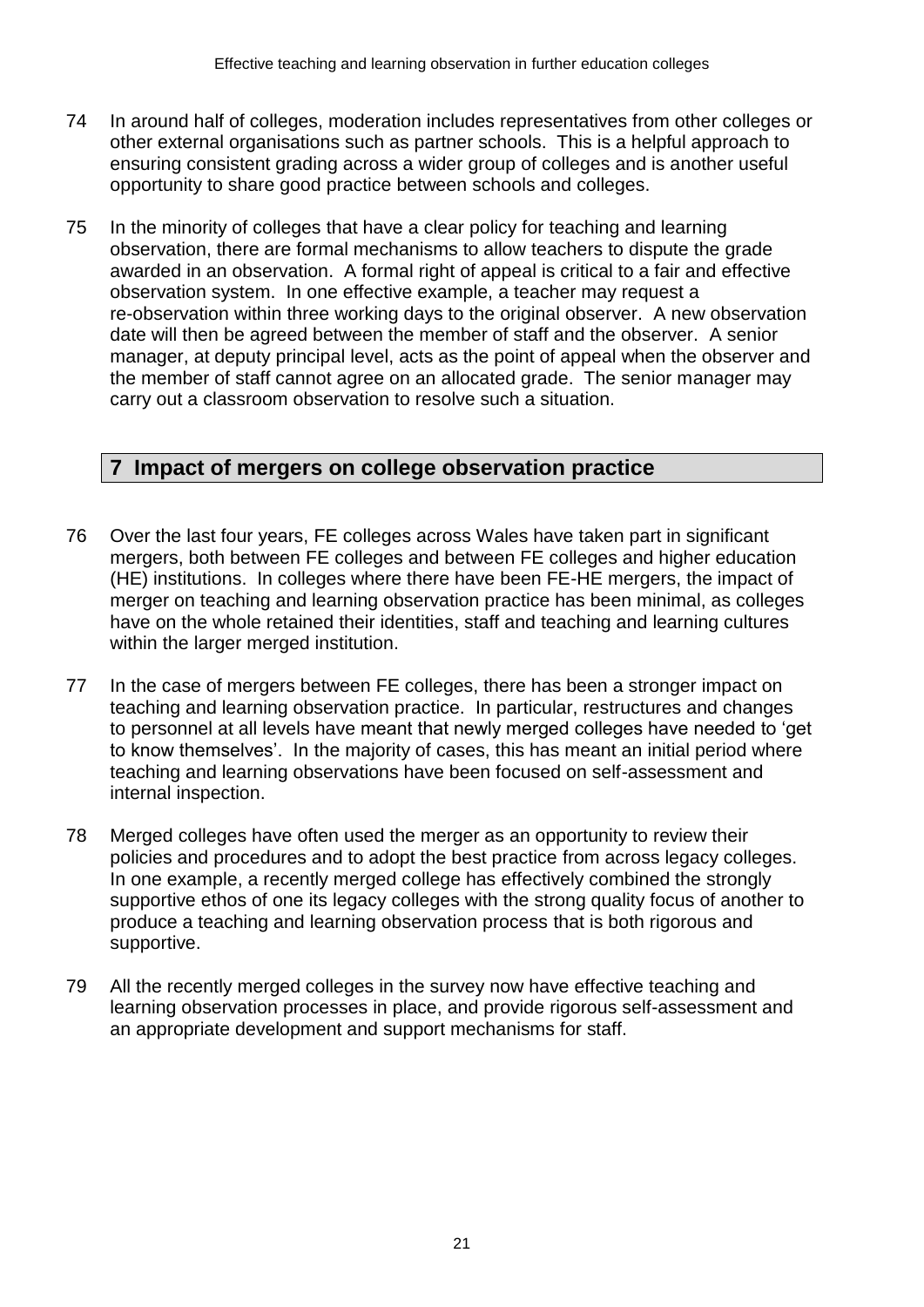## **Appendix 1: Evidence base**

This report uses evidence from visits to the following colleges:

- Bridgend College
- Coleg Cambria
- Coleg Gwent
- Coleg Sir Gâr
- Gower College Swansea
- Grŵp Llandrillo Menai
- NPTC Group
- Pembrokeshire College
- St David's Roman Catholic College
- The College Merthyr Tydfil

At each college, inspectors met senior managers and managers responsible for the teaching and learning observation programme, mentors, teachers identified as excellent practitioners and teachers who had been identified as in need of development.

Inspectors also attended meetings of the CollegesWales' Teaching and Learning and Quality Managers' networks and took part in email discussions with Coleg Ceredigion.

Inspectors' visits took place during summer and autumn 2014.

#### **Reference list**

Estyn (2014a) *Effective classroom observation in primary and secondary schools.*  Cardiff: Estyn. [Online]. Available from: [http://www.estyn.gov.uk/english/docViewer/329620.2/effective-classroom](http://www.estyn.gov.uk/english/docViewer/329620.2/effective-classroom-observation-in-primary-and-secondary-schools-october-2014)[observation-in-primary-and-secondary-schools-october-2014](http://www.estyn.gov.uk/english/docViewer/329620.2/effective-classroom-observation-in-primary-and-secondary-schools-october-2014) [Accessed 16 July 2015].

Estyn (2014b) *The Annual Report of Her Majesty's Chief Inspector of Education and Training in Wales 2012-2013.* Cardiff: Estyn. [Online]. Available from: [http://www.estyn.gov.uk/english/annual-report/archive-annual-reports/annual-report-](http://www.estyn.gov.uk/english/annual-report/archive-annual-reports/annual-report-2012-2013/)[2012-2013/](http://www.estyn.gov.uk/english/annual-report/archive-annual-reports/annual-report-2012-2013/) [Accessed 16 July 2015].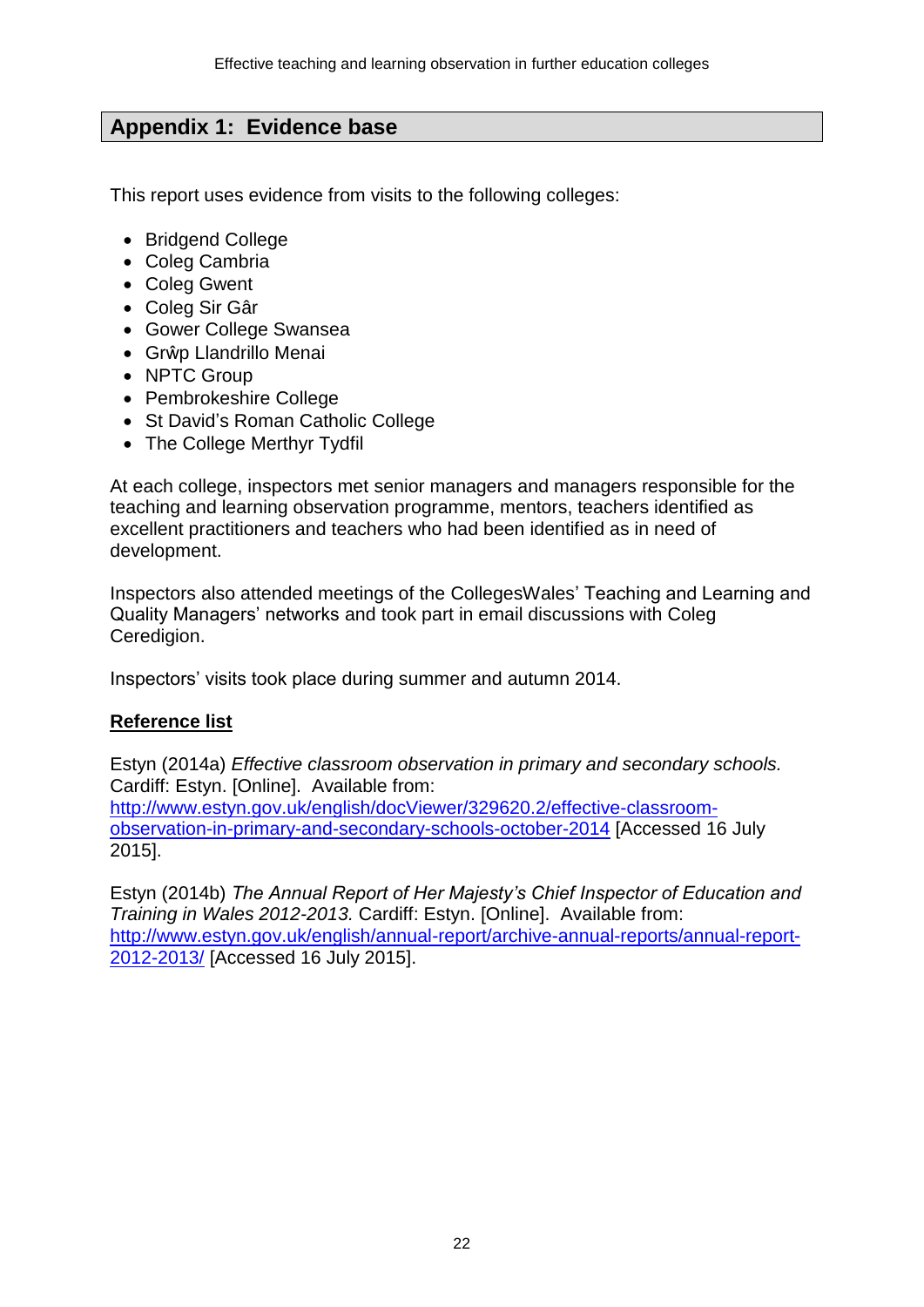## **Appendix 2: Different types of teaching and learning observation used in colleges**

#### **Sharing effective practice among staff**

This type of observation usually takes place where the college has identified effective practice through other types of observation and judge that other staff in the college would benefit from seeing this practice. These may be arranged through college-wide development days, 'open classrooms' where staff are invited to come in and observe the good practice of other teachers, specific timetabled development sessions with the purpose of developing a teacher with identified areas for improvement, or by mentors modelling their own practice. In other cases, teachers organise their own sessions informally between themselves as a result of staff room discussions about teaching ideas. Not graded.

#### **Developing particular teaching methods, skills and innovative ways of teaching**

These observations happen most often where managers are trying to improve practice across the whole college, or members of a professional learning community are trying to measure the impact of new ways of working in the classroom. Where the college is trying to develop greater consistency of teaching across the college, it may ask members of staff to work in pairs or groups of three to demonstrate particular ways of working to each other, or it may bring in a consultant to demonstrate specific ideas. These work to best effect where managers ensure planning is in place to allow time for staff to discuss the lesson before and after the observation as well as to ensure time for the observation itself. Where teachers are part of a professional learning community, staff in the professional community will often organise their own time to observe and to develop their ideas. Not graded.

#### **Developing aspects of practice with teachers through internal and external professional learning communities**

The development of internal and external professional learning communities is helping colleges to develop effective teaching practice which raises learners' standards of achievement. Colleges have used their Quality Improvement Fund projects well to kick-start professional learning communities and to share practice across colleges. When staff work collaboratively in a professional group, it helps them to reflect more carefully on their work and to see themselves as part of a team working to a shared goal. In many cases, teaching and learning observation forms a part of the professional learning community's activities. In many of the most effective cases, the members of the community agree common principles about observations and ensure that they create an observation form specific to their needs. While members of the professional learning community develop observation plans, the lead person normally liaises with managers to put the observation timetable in place within a given period of time. Not graded.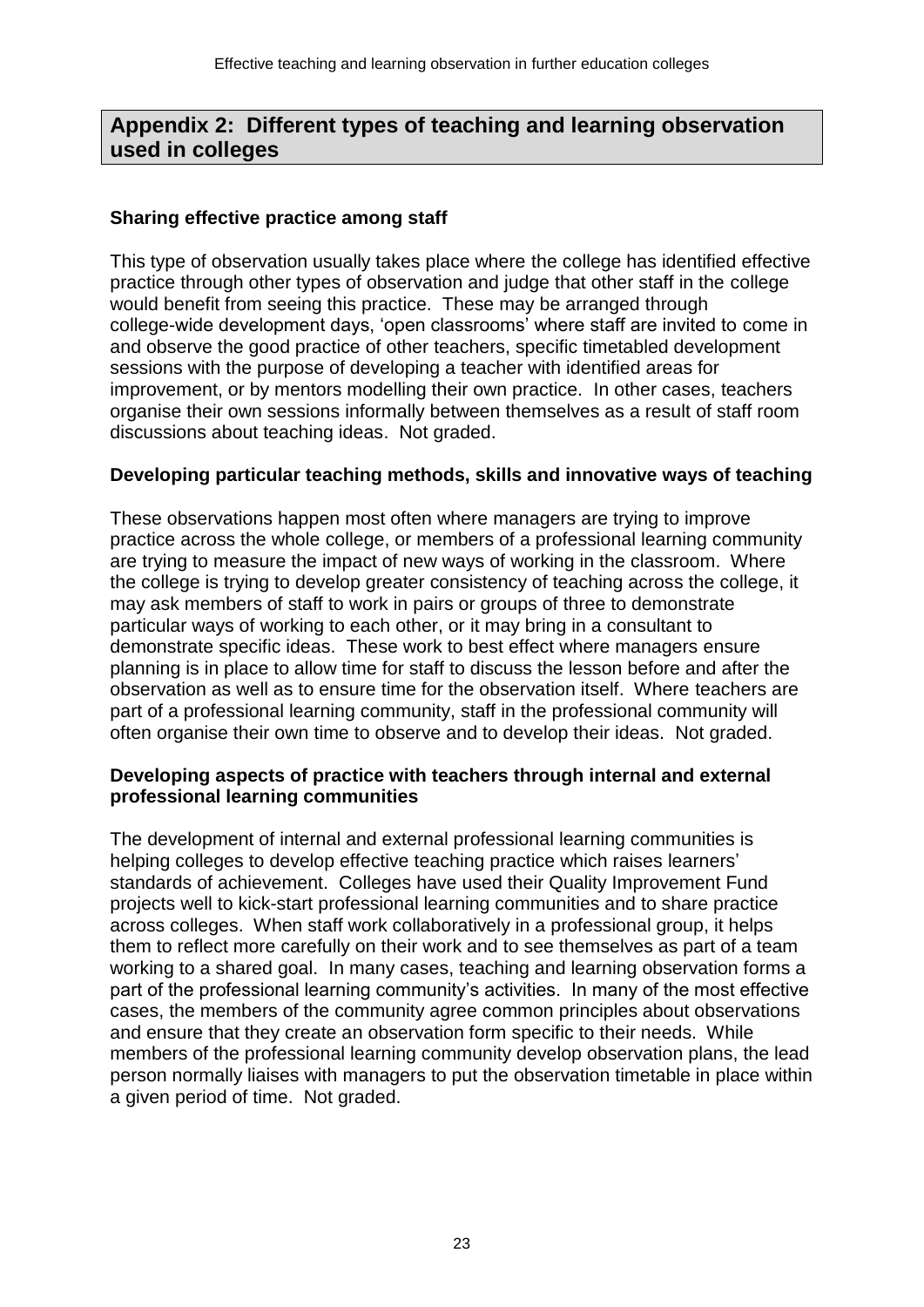#### **Mentoring and coaching serving teachers, support staff and trainee teachers**

In nearly all cases, colleges deploy mentors – experienced and effective practitioners – to provide a planned programme of mentoring or coaching opportunities for staff in need of development, or to assist in sharing good practice. In many cases, this includes teaching and learning observation, where the mentor undertakes observations of the teacher over several sessions and provides feedback that focuses on professional development, and avoids any judgement on the quality of teaching. A key feature of this type of classroom observation and feedback is the opportunity for the observed teacher to improve their practice through professional dialogue with a colleague. In mentoring, the focus is on the exchange of ideas, while in coaching the focus is on the observer posing questions and allowing the member of staff to develop their own practice through reflection and experimentation. The technique used will depend on the observed teacher's stage in their own professional development and the extent of their development needs.

Mentors also work with teachers in training or during a probationary period. Feedback in these sessions focuses on incremental proficiency in the trainees' ability to become competent in achieving the relevant standards. In the most effective cases, as the trainees' abilities develop, mentors move from providing feedback to helping trainees to reflect on and to develop their own practice through skilful questioning. Not usually graded.

#### **Helping governors to develop their understanding about learning and the life and work of the college through first-hand experience**

Governors have an important role in overseeing and steering the direction of the college. While governors bring many useful skills, in many cases they do not have an in-depth understanding of the day-to-day work of colleges. To help them to develop their understanding, typically governors take on a role linking them to an area of the college's work. In a few cases governors visit the college and undertake a 'learning walk' or observe a lesson alongside a senior member of staff. These visits are most effective when the governor has a well-focused observation schedule. Gathering first-hand evidence helps governors to understand the complexity of the work of the college and to make better informed judgements about issues raised at the governing body. Not graded.

#### **Establishing the quality of a candidate's teaching when applying for a post at the college**

In many cases, colleges have introduced an observation activity in the selection process for short-listed candidates to help them to make an informed judgement about the quality of the candidate's teaching. In many cases, candidates teach a lesson to a class at the college on the day of interview. The selection panel seek feedback from learners as to their impressions of the lesson. The first-hand evidence they gain from the observation task is important in helping them to appoint effective teaching staff. Graded as part of the interview process.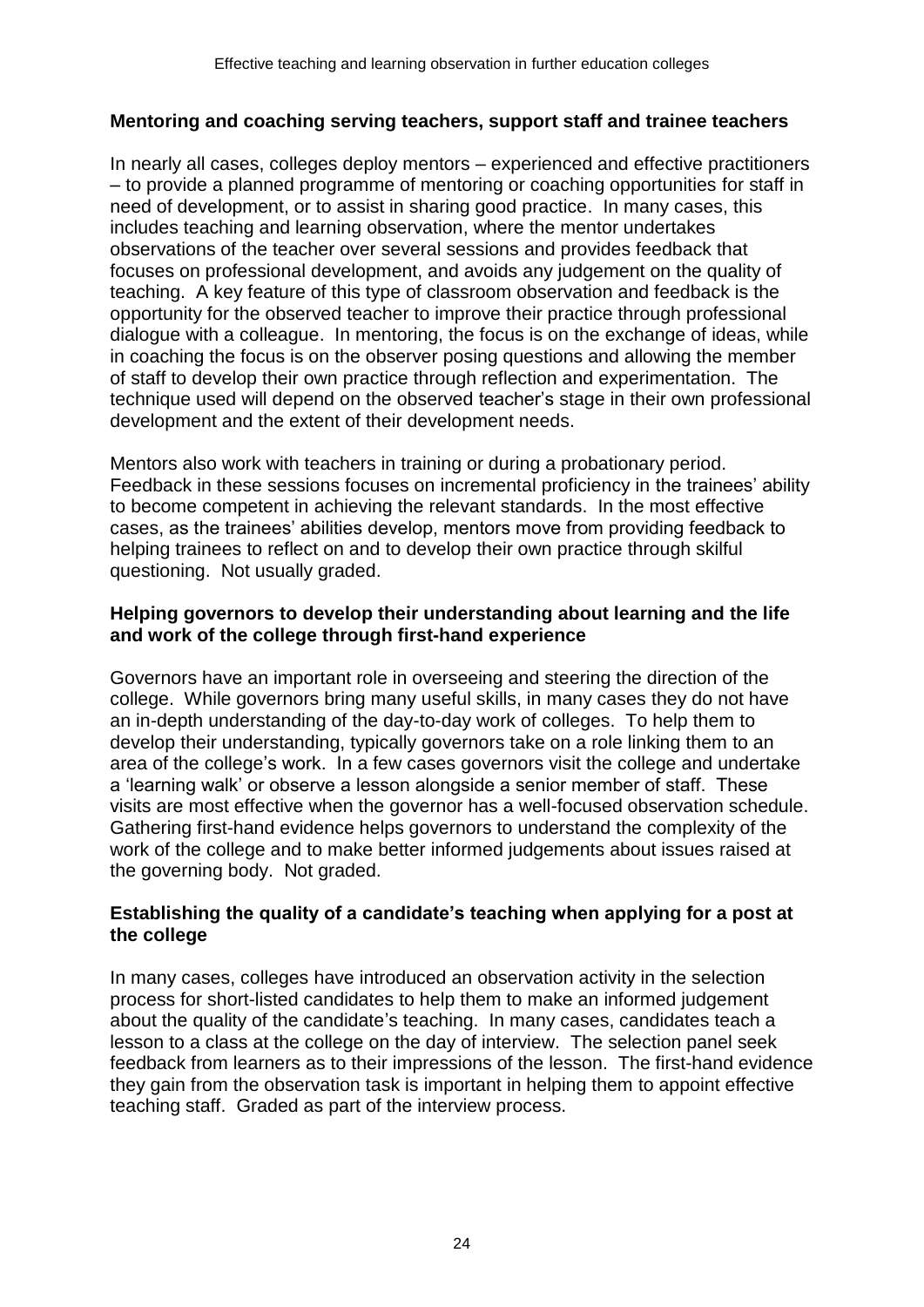#### **Monitoring college objectives**

As part of the annual quality cycle, senior managers plan specific times to monitor progress towards targets in the college quality development plan. Not all monitoring of college objectives will include teaching and learning observation. Managers may use other monitoring tools, or a combination of tools, such as data, book scrutiny or learner questionnaires. However, in many cases, monitoring will include teaching and learning observations; for example if a college is trying to improve the range questioning strategies used by teachers. May be graded or ungraded.

#### **College or learning area self-assessment**

Typically, colleges carry out self-assessments annually. In most cases, these include learning area self-assessments which are incorporated into an overall college self-assessment. In many cases, colleges carry out an Estyn-style internal inspection. The learning areas are chosen to take part in these internal inspections on a rolling basis or using a risk-based approach. Teaching and learning observations are typically used during internal inspections in combination with a range of other self-assessment tools. Usually graded.

#### **Performance management**

This type of observation takes place as part of the annual review of a member of staff's performance. It focuses on whole-college and individual performance management targets. In the most effective cases, the observation focuses on how well planning, teaching and assessment impacts on learners' standards of achievement. The outcomes of performance management observations allow managers to understand the strengths and areas for development of individual staff, and inform the college's understanding of its overall strengths and areas for improvement and its staff development plan. Usually graded.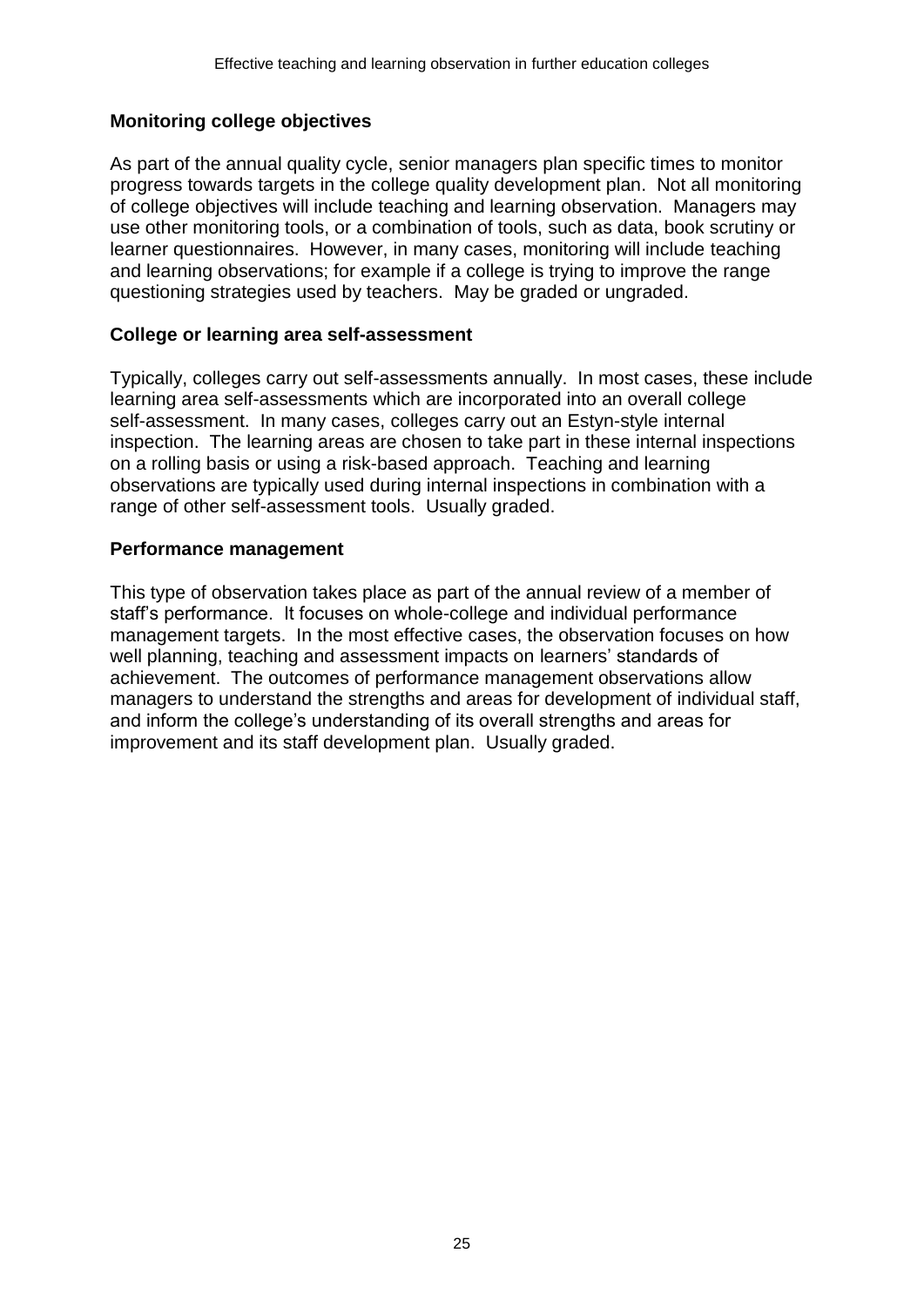## **Appendix 3: Summary information about the colleges**

| Name of college                        | No of learners FT<br>$(PT)^4$ | About the college <sup>5</sup>                                                                                                                                                                                                                                                                                                                                                                                                                                                                                                                                                          | Recent<br>merger |
|----------------------------------------|-------------------------------|-----------------------------------------------------------------------------------------------------------------------------------------------------------------------------------------------------------------------------------------------------------------------------------------------------------------------------------------------------------------------------------------------------------------------------------------------------------------------------------------------------------------------------------------------------------------------------------------|------------------|
| <b>Bridgend College</b>                | 2645 (5820)                   | Bridgend College is a further education college with students across six campuses, spanning<br>Bridgend, Pencoed, Maesteg and Cardiff. The college offers a range of full and part-time<br>vocational courses, ranging from Level 1 to degree level. The college mainly attracts<br>students from the boroughs of Bridgend, Rhondda Cynon Taf and the Vale of Glamorgan, but<br>also has students from other neighbouring boroughs. There is also a residential facility,<br>Weston House, for students with disabilities, who are aged 16-25 and studying full-time at the<br>college. | No               |
| <b>Coleg Cambria</b>                   | 6510 (12620)                  | Coleg Cambria was established in August 2013 and provides education to students across<br>seven campuses in North-East Wales. Students can study a range of academic or vocational<br>further education courses, apprenticeships or higher education courses, on either a full-time<br>or part-time basis.                                                                                                                                                                                                                                                                              | FE-FE<br>(2013)  |
| <b>Coleg Ceredigion</b>                | 610 (1335)                    | Coleg Ceredigion merged with the University of Wales, Trinity Saint David group in January<br>2014, and provides a range of vocational and academic post-16 courses, including A levels,<br>BTECs, access to Higher Education courses and apprenticeships. The college operates from<br>two campuses, one in Aberystwyth and one in Cardigan.                                                                                                                                                                                                                                           | FE-HE<br>(2014)  |
| <b>Coleg Gwent</b>                     | 7275 (17595)                  | Coleg Gwent is an FE college covering the South East Wales area. Learners study across<br>five different campuses covering the boroughs of Blaenau Gwent, Caerphilly, Monmouthshire,<br>Newport and Torfaen. Coleg Gwent offers a range of full and part-time, academic and<br>vocational courses including A levels, Apprenticeships, University level higher Education<br>courses, Welsh for Adults and workforce training for employers.                                                                                                                                             | No               |
| Coleg Sir Gâr                          | 2570 (3785)                   | In August 2013, Coleg Sir Gâr merged with the University of Wales, Trinity Saint David group.<br>Coleg Sir Gâr offers a range of further, higher and adult community education courses,<br>including A levels, GCSEs, Access to higher education courses, NVQs and apprenticeships,<br>across five campuses in Carmarthenshire.                                                                                                                                                                                                                                                         | FE-HE<br>(2013)  |
| <b>Gower College</b><br><b>Swansea</b> | 4470 (8240)                   | Gower College Swansea operates across four campuses in Swansea, with each campus<br>offering different courses. Gorseionon campus accommodates more than 2,000 full-time<br>students, mostly studying a range of A level and vocational courses. Other campuses include                                                                                                                                                                                                                                                                                                                 | FE-FE<br>(2010)  |

<sup>&</sup>lt;sup>4</sup> Number of full-time (FT) and part-time (PT) learners. Excludes work-based learners. Source: [http://statswales.wales.gov.uk.](http://statswales.wales.gov.uk/) Data for academic year 2012-2013. Where data for merged colleges do not exist, the number of learners has been calculated by summing the number of learners in the legacy \_colleges.<br><sup>5</sup> Source: colleges' websites

l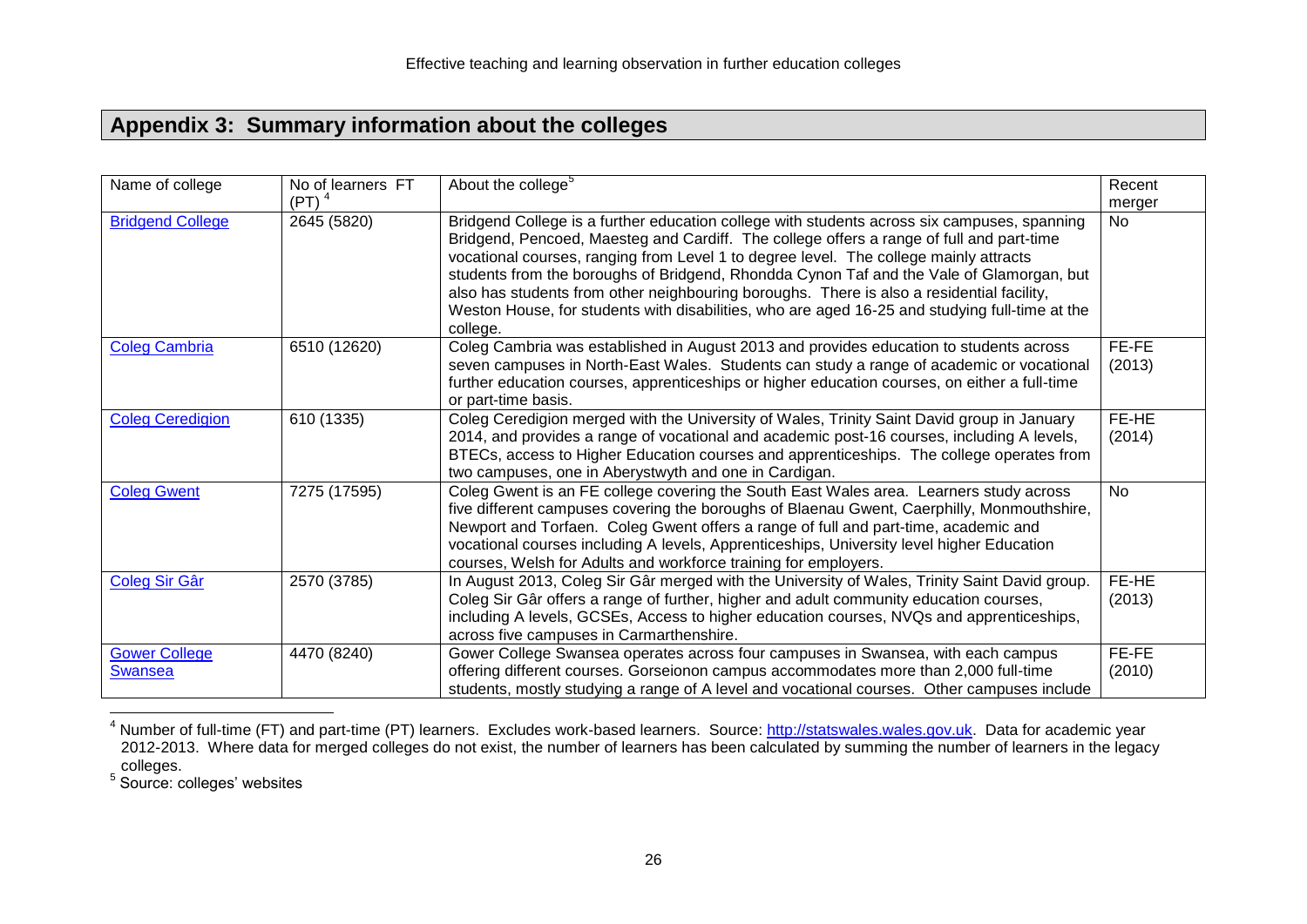|                                                         |              | The Kingsway centre in Swansea city centre, Llwyn Y Bryn and Tycoch, which are centres for<br>ESOL and essential skills courses, creative and expressive arts, and vocational, access and<br>apprenticeship courses respectively.                                                                                                                                                                                                                                                                                      |                 |
|---------------------------------------------------------|--------------|------------------------------------------------------------------------------------------------------------------------------------------------------------------------------------------------------------------------------------------------------------------------------------------------------------------------------------------------------------------------------------------------------------------------------------------------------------------------------------------------------------------------|-----------------|
| Grŵp Llandrillo Menai                                   | 6915 (16430) | Grwp Llandrillo Menai comprises of three colleges; Coleg Llandrillo, Coleg Meirion-Dwyfor<br>and Coleg Menai, and delivers further and higher education courses to over 27,000 students<br>across Anglesey, Conwy, Denbighshire and Gwynedd. All of the colleges offer a range of A<br>levels, Vocational qualifications, university level qualifications and WBL programmes,<br>including apprenticeships across a total of 14 campuses.                                                                              | FE-FE<br>(2012) |
| <b>NPTC Group</b>                                       | 4315 (7745)  | NPTC Group was formed following a merger between Neath Port Talbot College and Coleg<br>Powys. The college offers a variety of full and part-time courses across 12 campuses from<br>Port Talbot in South Wales to Newtown in Mid Wales. Courses on offer include BTECs, A<br>levels, Higher education degrees, ACL courses and work-based apprenticeships.                                                                                                                                                            | FE-FE<br>(2013) |
| <b>Pembrokeshire College</b>                            | 1440 (4870)  | Pembrokeshire College operates from a purpose-built campus in Haverfordwest and caters<br>for approximately 2,000 full-time students and 12,500 part-time students. The college offers<br>a range of courses, including A levels, Apprenticeships, higher education degrees and<br>part-time evening courses.                                                                                                                                                                                                          | <b>No</b>       |
| <b>St David's Catholic</b><br><b>Sixth Form College</b> | 1455 (90)    | St David's Catholic Sixth Form College is a sixth form college for 16-19 year olds in Cardiff.<br>Although priority is given to students from the college's four partner Catholic schools,<br>students from other faiths and backgrounds, and international students, are welcomed. The<br>college offers its students a wide range of GCSE, A level and BTEC courses, as well as the<br>opportunity to study for the Welsh Baccalaureate.                                                                             | <b>No</b>       |
| <b>The College Merthyr</b><br><b>Tydfil</b>             | 1170 (1975)  | Merthyr Tydfil is a tertiary college offering students a range of A levels, further and higher<br>education courses. There are over 2,000 students studying across two campuses; a new,<br>purpose-built facility in the centre of the town, which houses the majority of subjects, and the<br>'redhouse', which is contained within the Old Town Hall and offers all music, media, film,<br>dance, music, drama and technical theatre students the opportunity to study bespoke,<br>professional standard facilities. | No              |